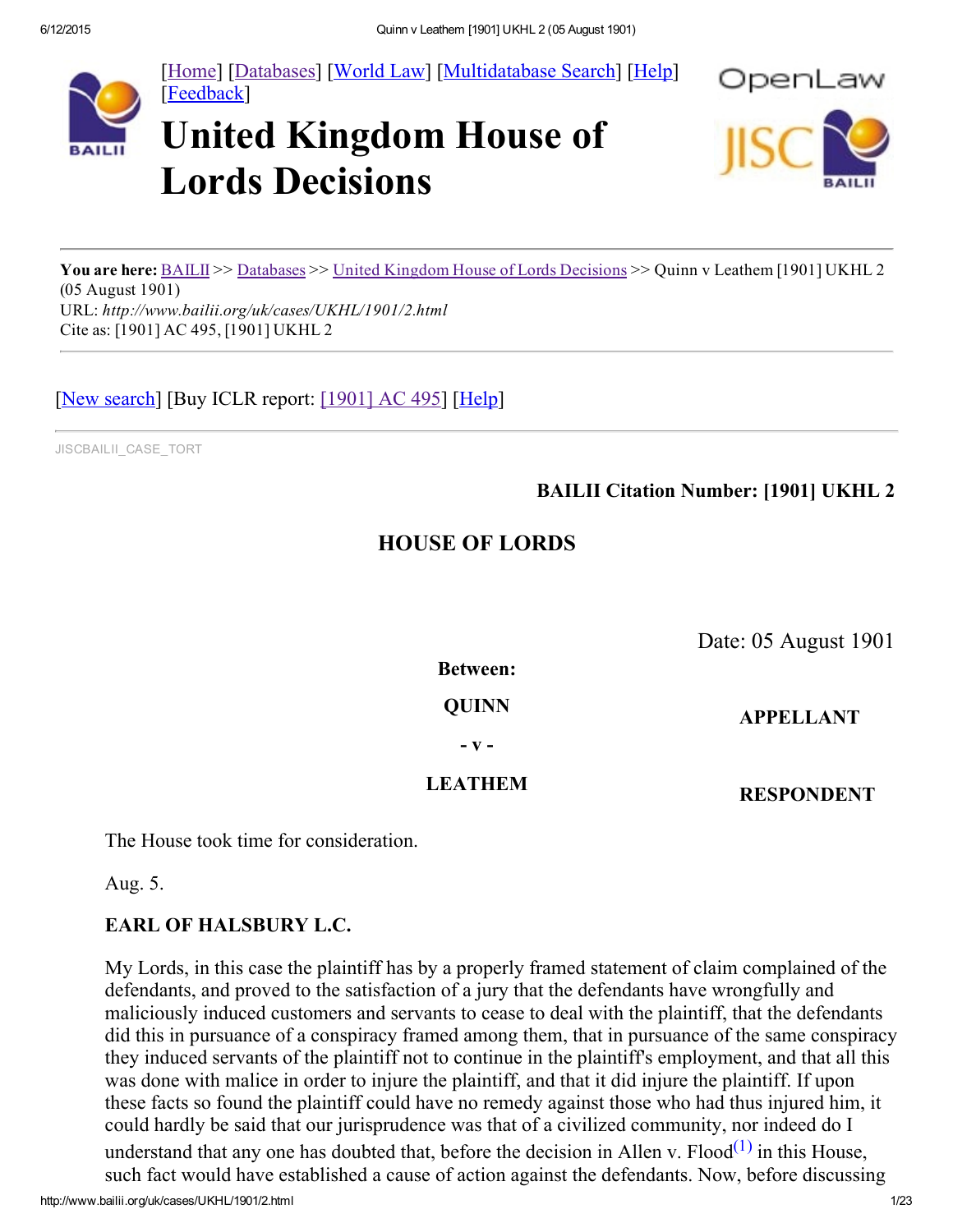the case of Allen v. Flood<sup>(1)</sup> and what was decided therein, there are two observations of a general character which I wish to make, and one is to repeat what I have very often said before, that every judgment must be read as applicable to the particular facts proved, or assumed to be proved, since the generality of the expressions which may be found there are not intended to be expositions of the whole law, but governed and qualified by the particular facts of the case in which such expressions are to be found. The other is that a case is only an authority for what it actually decides. I entirely deny that it can be quoted for a proposition that may seem to follow logically from it. Such a mode of reasoning assumes that the law is necessarily a logical code, whereas every lawyer must acknowledge that the law is not always logical at all. My Lords, I think the application of these two propositions renders the decision of this case perfectly plain, notwithstanding the decision of the case of Allen v. Flood.<sup>(1)</sup>

Now, the hypothesis of fact upon which Allen v. Flood $(1)$ was decided by a majority in this House was that the defendant there neither uttered nor carried into effect any threat at all: he simply warned the plaintiff's employers of what the men themselves, without his persuasion or influence, had determined to do, and it was certainly proved that no resolution of the trade union had been arrived at at all, and that the trade union official had no authority himself to call out the men,

## (1) [1898] A. C. 1.

which in that case was argued to be the threat which coerced the employers to discharge the plaintiff. It was further an element in the decision that there was no case of conspiracy or even combination. What was alleged to be done was only the independent and single action of the defendant, actuated in what he did by the desire to express his own views in favour of his fellow members. It is true that I personally did not believe that was the true view of the facts, but, as I have said, we must look at the hypothesis of fact upon which the case was decided by the majority of those who took part in the decision. My Lords, in my view what has been said already is enough to decide this case without going further into the facts of Allen v. Flood $(1)$ ; but I cannot forbear accepting with cordiality the statement of them prepared by two of your Lordships, Lord Brampton and Lord Lindley, with so much care and precision.

Now, in this case it cannot be denied that if the verdict stands there was conspiracy, threats, and threats carried into execution, so that loss of business and interference with the plaintiff's legal rights are abundantly proved, and I do not understand the very learned judge who dissented to have doubted any one of these propositions, but his view was grounded on the belief that Allen v. Flood<sup>(1)</sup> had altered the law in these respects, and made that lawful which would have clearly been actionable before the decision of that case. My Lords, for the reasons I have given I cannot agree with that conclusion. I do not deny that if some of the observations made in that case were to be pushed to their logical conclusion it would be very difficult to resist the Chief Baron's inflexible logic; but, with all the respect which any view of that learned judge is entitled to command and which I unfeignedly entertain, I cannot concur. This case is distinguished in its facts from those which were the essentially important facts in Allen v. Flood.<sup>(1)</sup> Rightly or wrongly, the theory upon which judgment was pronounced in that case is one whereby the present is shewn to be one which the majority of your Lordships would have held to be a case of actionable injury inflicted without any excuse whatever.

## (1) [1898] A. C. 1.

My Lords, there was a subordinate question raised which I must not pass over. It is suggested that FitzGibbon L.J. did not put all the questions which were necessary to raise all the points which the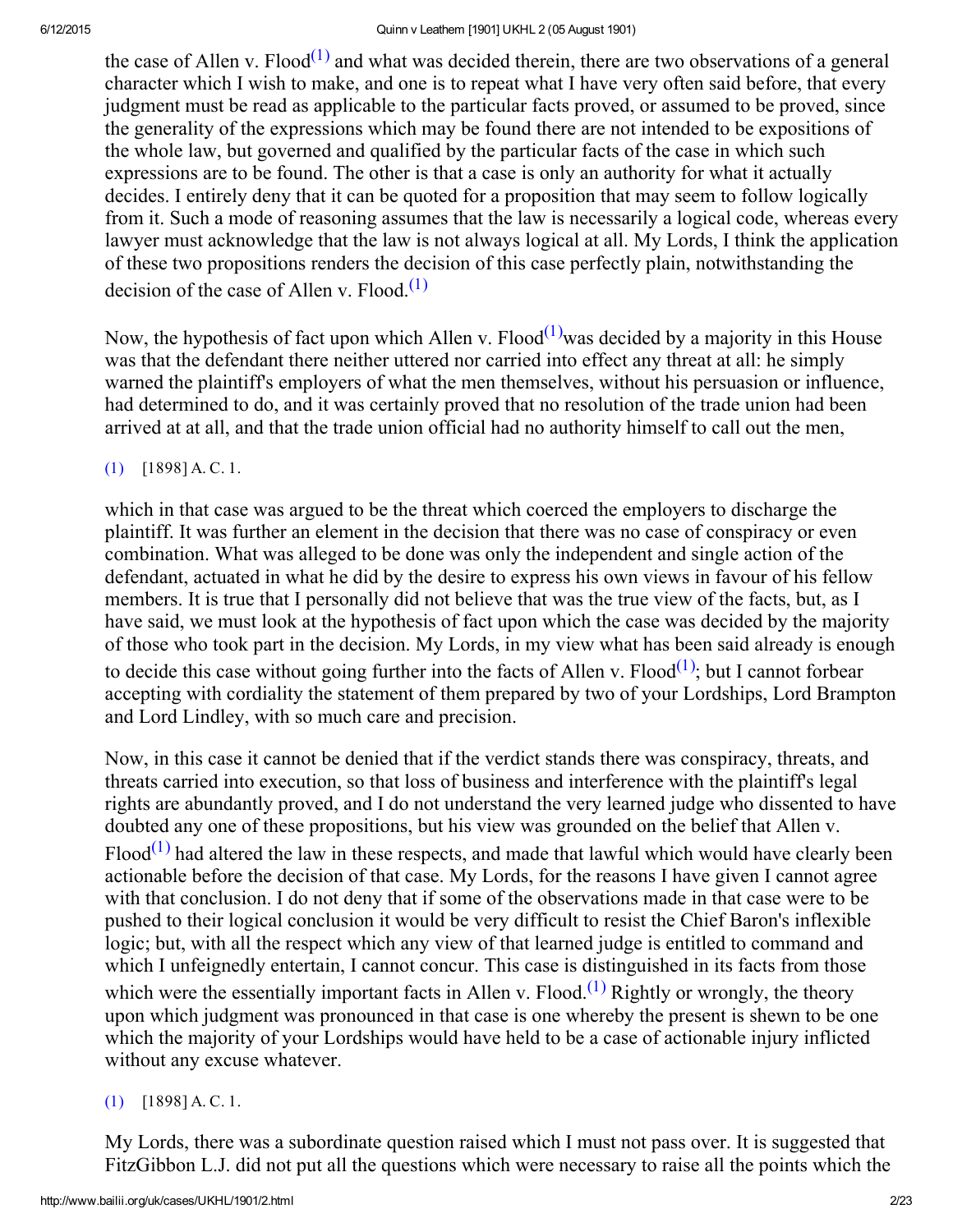learned counsel desired to argue. Now, I think the charge of the Lord Justice was absolutely accurate, and when, in deference to the wishes of the learned counsel for the defendant himself, he consented to put such questions as were then desired, it would be intolerable that it should afterwards be made the subject of complaint that he did not at the same time put other questions which he was not asked to put at all.

My Lords, for these reasons I am of opinion that there is no difficulty whatever in this case, and I move that this appeal be dismissed with costs.

**LORD MACNAGHTEN.** <sup>(1)</sup>My Lords, notwithstanding the strong language of the late O'Brien J. and the arguments of the Lord Chief Baron, I cannot help thinking that the case of Allen v. Flood<sup>(2)</sup> has very little to do with the question now under consideration. In my opinion, Allen v. Flood<sup>(2)</sup> laid down no new law. It simply brushed aside certain dicta which in the opinion of the majority of this House were contrary to principle and unsupported by authority. Those dicta are first to be found in the judgment delivered by Lord Esher on behalf of himself and Lord Selborne in Bowen v. Hall.<sup>(3)</sup> They were repeated by Lord Esher and Lopes L.J. in Temperton v. Russell<sup>(4)</sup>; but they were not, I think, necessary for the decision in either case. They did form the ground of decision in Allen v. Flood<sup>(2)</sup> in its earlier stages. But in the end the law was restored to the condition in which it was before Lord Esher's views in Bowen v. Hall<sup>(3)</sup> and Temperton v. Russell<sup>(4)</sup> were accepted by the Court of Appeal. The head-note to Allen v. Flood<sup>(2)</sup>might well have run in words used by Parke B. in giving the judgment of an exceptionally strong Court, nearly half a century ago (Stevenson v. Newnham<sup>(5)</sup> - " *an act which does* 

- (1) Read by Lord Brampton in Lord Macnaghten's absence.
- (2) [1898] A. C. 1.
- (3) 6 Q. B. D. 333.
- (4) [1893] 1 Q. B. 715.
- (5) (1853) 13 C. B. 297.

." That, in my opinion, is the sum and substance of Allen v. Flood<sup>(1)</sup> if you eliminate all matters of merely passing interest - the charge of the learned judge, the findings of the jury (unintelligible, I think, without a careful examination of the evidence), and the discussion of the evidence itself in the two different aspects in which it was presented once for the consideration of this House, and again for the consideration of the learned judges by whom the House was assisted.

The case really brought under review on this appeal is Temperton v. Russell.<sup>(2)</sup> I cannot distinguish that case from the present. The facts are in substance identical: the grounds of decision must be the same. Now, the decision in Temperton v. Russell<sup>(2)</sup> was not overruled in Allen v. Flood<sup>(1)</sup>, nor is the authority of Temperton v. Russell<sup>(2)</sup>, in my opinion, shaken in the least by the decision in Allen v. Flood.<sup>(1)</sup> Disembarrassed of the expressions which Lord Esher unfortunately used, the judgment in Temperton v. Russell<sup>(2)</sup> seems to me to stand on surer ground. So far from being impugned in Allen v. Flood<sup>(1)</sup> it had, I think, the approval of Lord Watson, whose opinion seems to me to represent the views of the majority better far than any other single judgment delivered in the case. Lord Watson says<sup>(3)</sup> that he did not think it necessary to notice at length Temperton v. Russell<sup>(2)</sup>, because it was to his mind "very doubtful whether in that case there was any question before the Court with regard to the effect of the animus of the actor in making that unlawful which would otherwise have been lawful." Then he goes on to say: "The only findings of the jury which the Court had to consider were (1.) that the defendants had maliciously induced certain persons to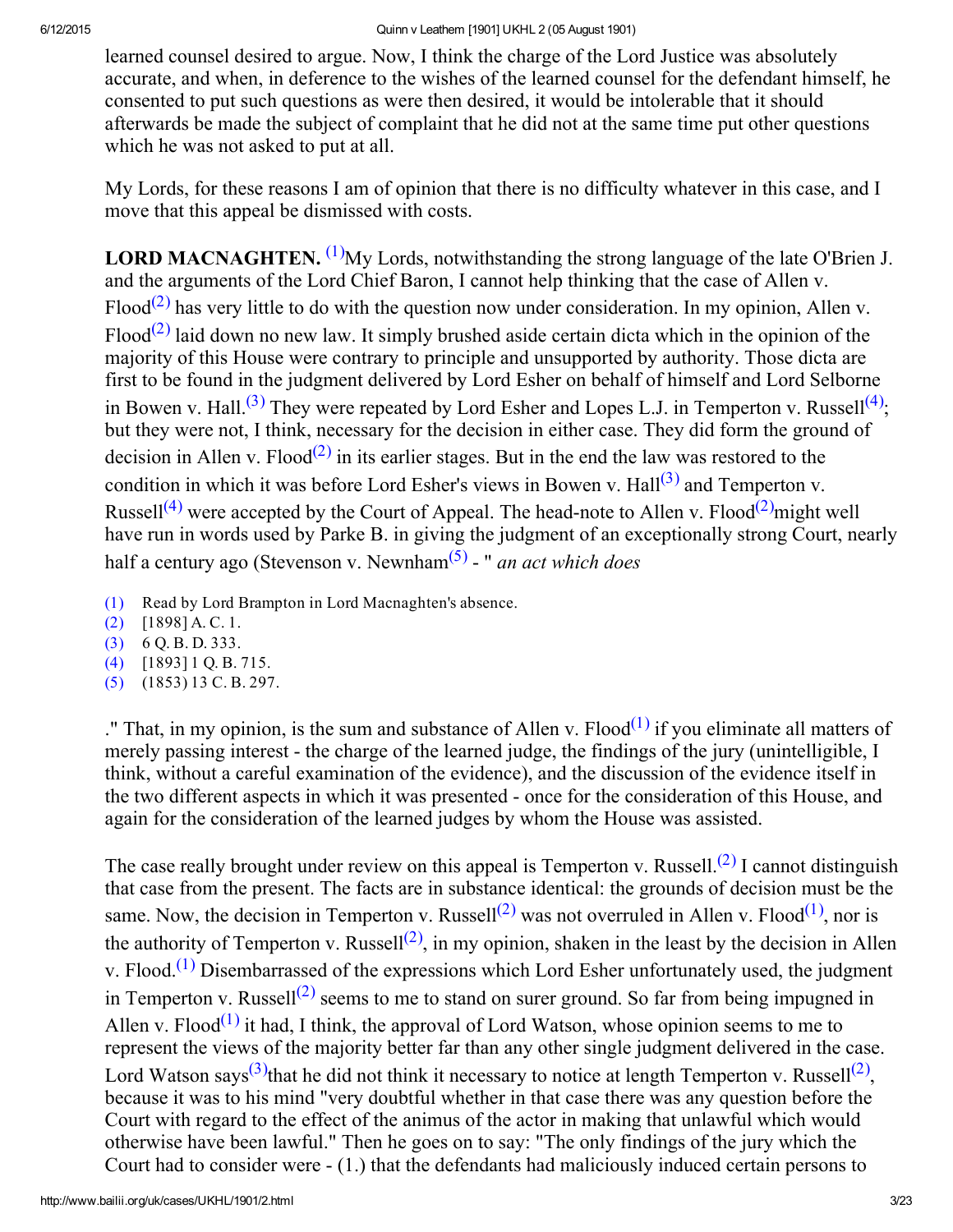break their contracts with the plaintiffs, and (2.) that the defendants had maliciously conspired to induce and had thereby induced certain persons not to make contracts with the plaintiffs. There having been undisputed breaches of contract by the persons found to have

- (1) [1898] A. C. 1.
- (2) [1893] 1 Q. B. 715.
- (3) [1898] A. C. 108.

been induced, the first of these findings raised the same question which had been disposed of in Lumley v. Gye.<sup> $(1)$ </sup> According to the second finding the persons induced merely refused to make contracts, which was not a legal wrong on their part, but the defendants who induced were found to have accomplished their object to the injury of the plaintiffs by means of unlawful conspiracy - a clear ground of liability according to Lumley v.  $Gye^{(1)}$  if, as the Court held, there was evidence to prove it." It must be admitted, I think, that the second reference to Lumley v.  $Gye^{(1)}$  in the passage I have just quoted is a slip - a rare occurrence in a judgment of Lord Watson's. But I do not think that the slip (if it be a slip) impairs the effect of what Lord Watson said. Obviously Lord Watson was convinced in his own mind that a conspiracy to injure might give rise to civil liability even though the end were brought about by conduct and acts which by themselves and apart from the element of combination or concerted action could not be regarded as a legal wrong.

Precisely the same questions arise in this case as arose in Temperton v. Russell.<sup>(2)</sup> The answers, I think, must depend on precisely the same considerations. Was Lumley v.  $Gye^{(1)}$ rightly decided? I think it was. Lumley v.  $Gye^{(1)}$  was much considered in Allen v. Flood.<sup>(3)</sup> But as it was not directly in question, some of your Lordships thought it better to suspend their judgment. In this case the question arises directly, and it is necessary to express an opinion on the point. Speaking for myself, I have no hesitation in saying that I think the decision was right, not on the ground of malicious intention - that was not, I think, the gist of the action - but on the ground that a violation of legal right committed knowingly is a cause of action, and that it is a violation of legal right to interfere with contractual relations recognised by law if there be no sufficient justification for the interference.

The only other question is this: Does a conspiracy to injure, resulting in damage, give rise to civil liability? It seems to me that there is authority for that proposition, and that it

- (1)  $2 E. & B. 216.$
- (2) [1893] 1 Q. B. 715.
- (3) [1898] A. C. 1.

is founded in good sense. Gregory v. Duke of Brunswick $(1)$  is one authority, and there are others. There are valuable observations on the subject in Erle J.'s charge to the jury in Duffield's  $\text{Case}^{(2)}$ and Rowland's Case.<sup>(3)</sup> Those were cases of trade union outrages; but the observations to which I refer are not confined to cases depending on exploded doctrines in regard to restraint of trade. There are also weighty observations to be found in the charge delivered by Lord FitzGerald, then FitzGerald J., in Reg. v. Parnell and Others.  $(4)$  That a conspiracy to injure - an oppressive combination - differs widely from an invasion of civil rights by a single individual cannot be doubted. I agree in substance with the remarks of Bowen L.J. and Lords Bramwell and Hannen in the Mogul Case.<sup>(5)</sup> A man may resist without much difficulty the wrongful act of an individual. He would probably have at least the moral support of his friends and neighbours; but it is a very different thing (as Lord FitzGerald observes) when one man has, to defend himself against many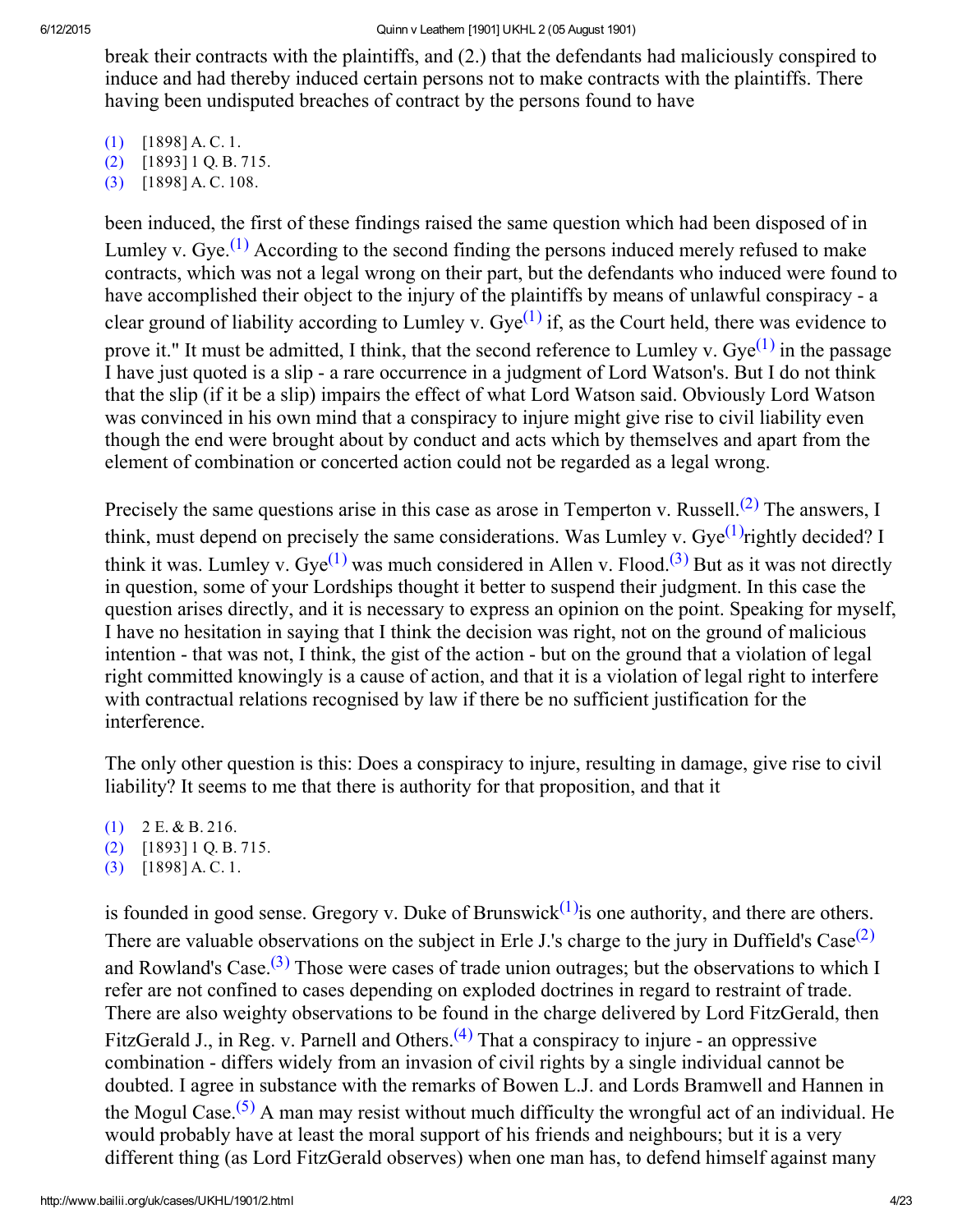combined to do him wrong.

I have only to add that I agree generally with the judgments delivered in the Courts below, and particularly with the judgment of Andrews J. in the Queen's Bench, and the judgment of Holmes L.J. in the Court of Appeal. I do not think that the acts done by the defendants were done "in contemplation or furtherance of a trade dispute between employers and workmen." So far as I can see, there was no trade dispute at all. Leathem had no difference with his men. They had no quarrel with him. For his part he was quite willing that all his men should join the union. He offered to pay their fines and entrance moneys. What he objected to was a cruel punishment proposed to be inflicted on some of his men for not having joined the union sooner. There was certainly no trade dispute in the case of Munce. But the defendants conspired to do harm to Munce in order to compel him to do harm to Leathem, and so enable them to wreak their

- $(1)$  6 M. & G. 205, 953.
- (2) (1851) 5 Cox C. C. 404.
- (3) (1851) 5 Cox C. C. 436.
- (4) (1881) 14 Cox C. C. 508.
- (5) 23 Q. B. D. 598; [1892] A. C. 25.

vengeance on Leathem's servants who were not members of the union.

I also think that the provision in the Conspiracy and Protection of Property Act, 1875, which says that in certain cases an agreement or combination is not to be "indictable as a conspiracy," has nothing to do with civil remedies.

**LORD SHAND.** <sup>(1)</sup>My Lords, after the able and full opinions of the learned judges of the Court of Appeal in Ireland holding that the verdict and judgment for the plaintiff ought to stand, the grounds of my opinion that the judgment ought to be affirmed and the appeal dismissed may be shortly stated. I refrain from any detailed reference to the numerous cases cited in the argument. These have been considered and discussed by the judges of the Court of Appeal, and I concur in the reasoning of the majority of their Lordships, and they have been already dealt with in my judgment in the case of Allen v. Flood. $(2)$ 

In that case I expressed my opinion that while combination of different persons in pursuit of a trade object was lawful, although resulting in such injury to others as may be caused by legitimate competition in labour, yet that combination for no such object, but in pursuit merely of a malicious purpose to injure another, would be clearly unlawful; and, having considered the arguments in this case, my opinion has only been confirmed.

The learned judge before whom the case was tried, with reference to the words "wrongfully and maliciously" in the first question, told the jury that the questions to be answered by them were matters of fact only to be determined on the evidence, and in particular involved the question whether the intention of the defendants was to injure the plaintiff in his trade, as distinguished from the intention of legitimately advancing their own interests. The verdict affirms that this was the fact, for after the direction of the learned judge no other interpretation can be given to the finding that the acts

- (1) Read by Lord Davey in Lord Shand's absence.
- (2) [1898] A. C. 1.

complained of were done by the defendants "wrongfully and maliciously."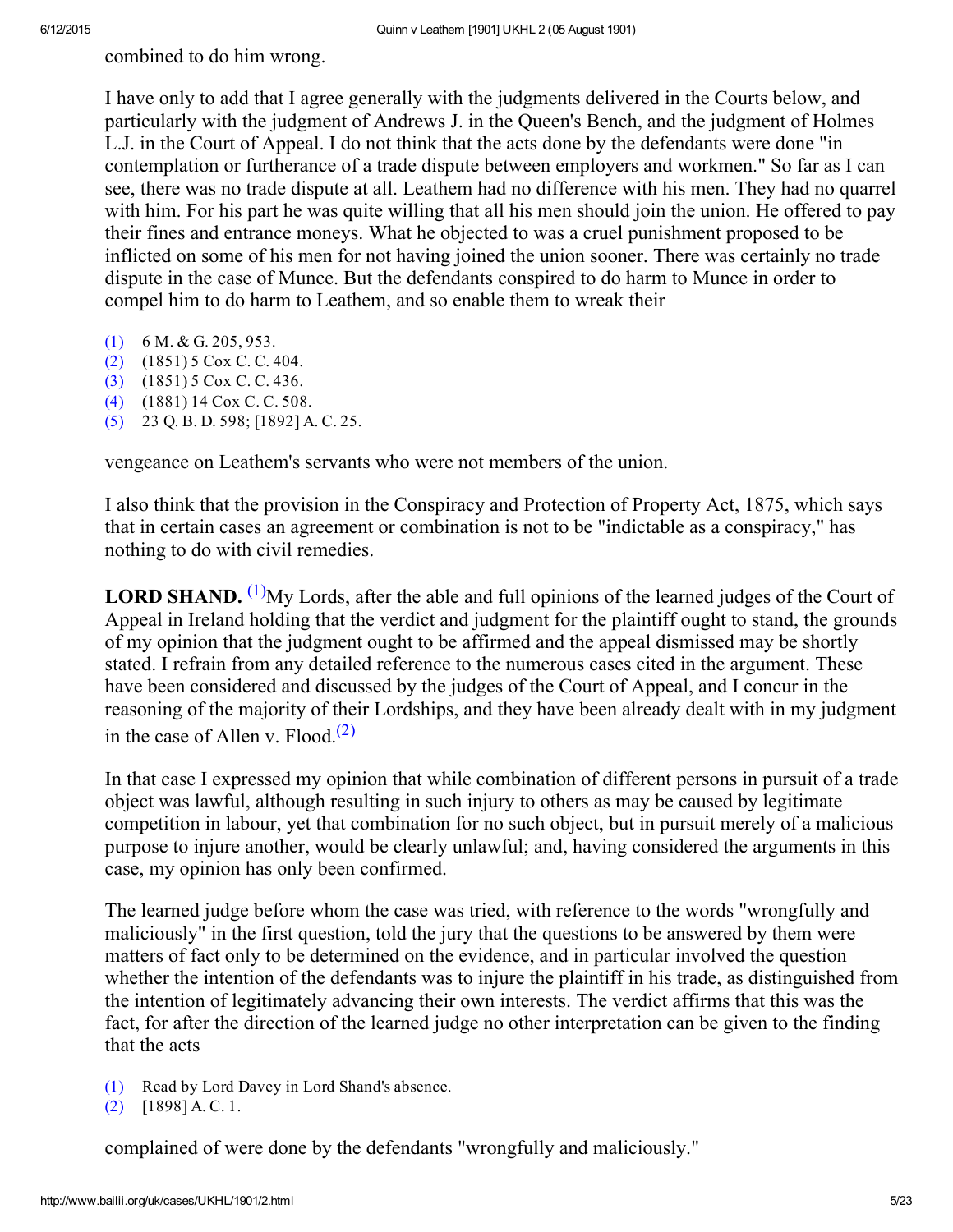This being clearly so, the question now raised is really whether, in consequence of the decision of this House in the case of Allen v. Flood<sup>(1)</sup>, and of the grounds on which that case was decided, it is now the law that where the acts complained of are in pursuance of a combination or conspiracy to injure or ruin another, and not to advance the parties' own trade interests, and injury has resulted, no action will lie, or, to put the question in a popular form, whether the decision in Allen v. Flood $(1)$  has made boycotting lawful.

Apart from the decision in that case, the judgment of the learned judges in Ireland would have been unanimous in affirming the principle to which FitzGibbon L.J. gave effect. The general law cannot, I think, be more happily stated than in the passage from the judgment of Lord Bowen in the Mogul Case<sup>(2)</sup>, which was quoted by the Lord Chancellor with an expression of his strong approval in the case of Allen v. Flood.<sup>(3)</sup>[His Lordship read the passage.] The Lord Chancellor also spoke with approval, as I should certainly do, of the views to a similar effect stated by Sir William Erle in his work on Trade Unions.

It may be true that in certain cases the object of inflicting injury, and success in that object, requires combination or conspiracy with others in order to be effectual. That was not so in all of the cases enumerated by Lord Bowen; but no question on that point arises in the circumstances of this particular case, for according to the evidence and the verdict of the jury the defendants by combined action wrongfully and maliciously induced a number of persons to refrain from dealing with the plaintiff. That is sufficient for the decision of the case, although, in my opinion, it is further proved that they succeeded in inducing a servant and a customer of the plaintiff to break existing contracts with him. On the whole, it seems to me clear that the defendants were guilty of unlawful acts, unless the judgment in the case of Allen v.  $Flood^{(1)}$ 

- (1) [1898] A. C. 1.
- (2) 23 Q. B. D. 614.
- (3) [1898] A. C. at p. 74.

has introduced a change which has rendered such acts lawful.

As to the vital distinction between Allen v. Flood<sup>(1)</sup> and the present case, it may be stated in a single sentence. In Allen v.  $Flood^{(1)}$  the purpose of the defendant was by the acts complained of to promote his own trade interest, which it was held he was entitled to do, although injurious to his competitors, whereas in the present case, while it is clear there was combination, the purpose of the defendants was "to injure the plaintiff in his trade as distinguished from the intention of legitimately advancing their own interests." It is unnecessary to quote from the judgments of the majority of the learned judges in Allen v. Flood $(1)$  to shew their opinions on the importance of this essential point. Lord Herschell, for example, said $(2)$ : "The object which the defendant and those whom he represented had in view throughout was what they believed to be the interest of the class to which they belonged; the step taken was a means to that end." And the other noble and learned Lords in the majority expressed themselves to a similar effect. For myself, what I said was this<sup>(3)</sup>: "If anything is clear on the evidence, it seems to me to be this, that the defendant was bent, and bent exclusively, on the object of furthering the interests of those he represented in all he did; that this was his motive of action, and not a desire, to use the words of the learned judge, 'to do mischief to the plaintiffs in their lawful calling.' The case was one of competition in labour, which, in my opinion, is in all essentials analogous to competition in trade, and to which the same principles must apply."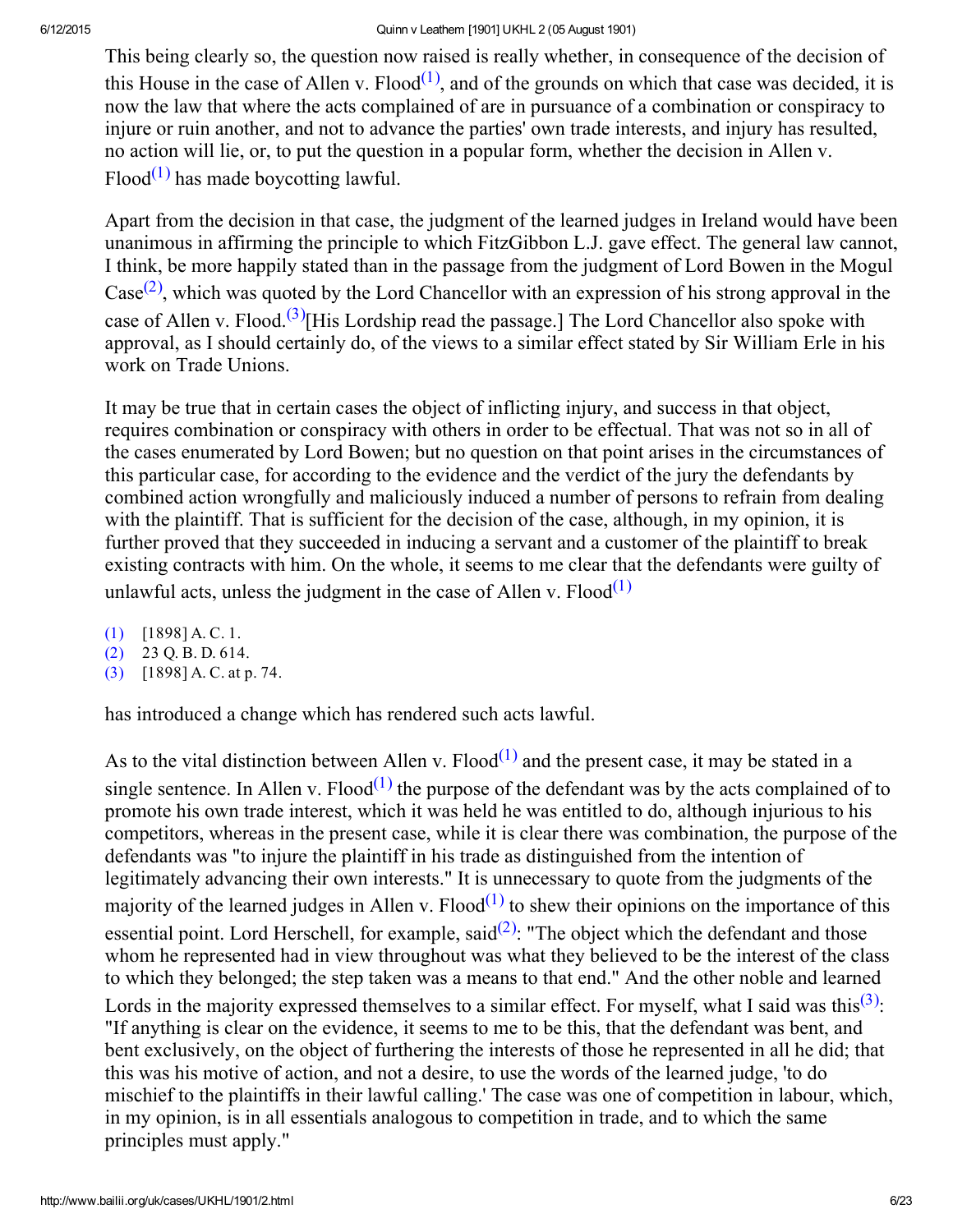The ground of judgment of the majority of the House, however varied in expression by their Lordships, was, as it appears to me, that Allen in what he said and did was only exercising the right of himself and his fellow workmen as competitors in the labour market, and the effect of injury thus caused to others from such competition, which was legitimate, was not a legal wrong.

(1) [1898] A. C. 1.

- (2) [1898] A. C. at p. 132.
- (3) [1898] A. C. at p. 163.

It is only necessary to add that the defendants here have no such defence as legitimate trade competition. Their acts were wrongful and malicious in the sense found by the jury - that is to say, they acted by conspiracy, not for any purpose of advancing their own interests as workmen, but for the sole purpose of injuring the plaintiff in his trade. I am of opinion that the law prohibits such acts as unjustifiable and illegal; that by so acting the defendants were guilty of a clear violation of the rights of the plaintiff, with the result of causing serious injury to him, and that the case of Allen v. Flood<sup>(1)</sup>, as a case of legitimate competition in the labour market, is essentially different, and gives no ground for the defendant's argument.

I concur with your Lordships in holding that there is not sufficient ground for disturbing the verdict on the question of damages, and in holding that the special provision of the 3rd section of the Conspiracy Act of 1875 has no application to the circumstances of this case.

LORD BRAMPTON. My Lords, this case now awaiting your Lordships' final judgment is one which, looked at simply as affecting the parties to it, is of no serious pecuniary concern; but it involves, nevertheless, questions of widespread importance to every trader and to every employer and servant engaged in trade.

It is an action originally brought in the High Court in Ireland by Henry Leathem, the respondent, as plaintiff, against Joseph Quinn (the sole appellant) and four other persons, named respectively John Craig (now dead), John Davey, Henry Dornan, and Robert Shaw, as defendants, to recover damages for a wrongful interference with the plaintiff's business of a butcher at Lisburn, a few miles from Belfast. For upwards of twenty years before July, 1895, Leathem had carried on business in Lisburn, having as one of his constant customers Andrew Munce (now also dead), who kept a butcher's shop at Belfast, to whom he supplied weekly twenty or thirty pounds' worth of the best meat; and he had in his employ as assistants several men at weekly wages.

(1) [1898] A. C. 1.

In February, 1893, a trade union society was registered under the Trade Union Acts, 1871 and 1876, by the name of "The Belfast Journeymen Butchers and Assistants' Association." Of this society Craig was president, Quinn treasurer, and Davey secretary; they were original members; the other defendants, Dornan and Shaw, joined subsequently as mere ordinary members. Leathem was not a member, nor were any of his assistants. The members of the society amongst themselves soon adopted an unregistered rule that they would not work with non-union men, nor would they cut up meat that came from a place where non-union hands were employed; but there was no evidence that, prior to July, 1895, this had been productive of any conflict between Leathem's men and the union.

Early in that month, however, Leathem, on the invitation of Davey, attended a meeting of the society held at Lisburn. All the defendants were there. The occurrences at this meeting shewed the existence of an angry feeling, and an overbearing determination on the part of the defendants to compel Leathem to employ none but union men, which culminated in the lawless conduct the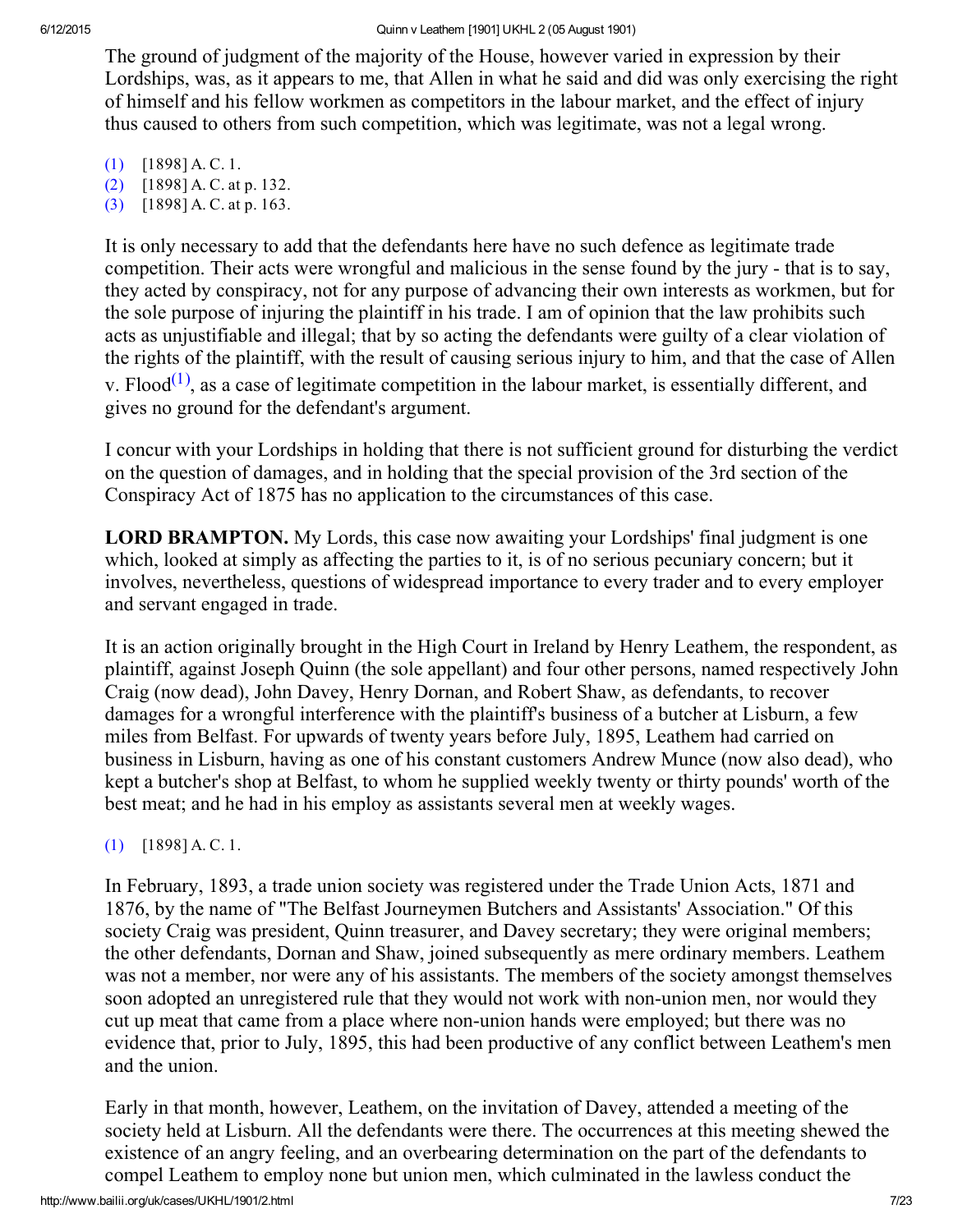subject of this action.

Leathem had at that time among his assistants a man named Robert Dickie, a family man, with young children dependent upon him; this man had been in his employ for ten years. He was desirous of keeping him and all the others employed by him in his service, but still of doing anything in reason to conciliate the society. But I had better let him tell his account of this meeting in his own words, as he told it to the jury. "I said that I came on behalf of my men, and was ready to pay all fines, debts, and demands against them; and I asked to have them admitted to the society. The defendant Shaw got up and objected to their being allowed to work on, and to their admission, and said that my men should be put out of my employment, and could not be admitted, and should walk the streets for twelve months. I said it was a hard case to make a man walk the streets with nine small children, and I would not submit to it. Shaw moved a resolution that my assistants should be called out; a man named Morgan seconded the resolution, and it was carried. Craig was in the chair; I was sitting beside him. He said there were some others there that would suit me as well. He picked some out and said they could work for me. I said they were not suitable for my business, and I would keep the men I had. They said I had to take them. I said I would not put out my men. Craig then spoke, and told me my meat would be stopped in Andrew Munce's if I would not comply with their wishes."

The chairman spoke truly; for on September 6 the secretary of the society wrote to Leathem, asking "whether he had made up his mind to continue to employ non-union labour," adding, "If you continue as at present, our society will be obliged to adopt extreme measures in your case." He wrote also to Mr. Munce on September 13, stating that a deputation had been appointed to wait upon him to come to a decision in regard to his purchase of meat from Leathem  $\&$  Sons, as they were anxious to have a settlement at once. To this letter Mr. Munce sent, on September 14, a very sensible reply: "It is quite out of my province to interfere with the liberty of any man. But why refer to me in the matter? I do not think it fair for you to come at me, seeing it appears to be the Messrs. Leathem that you wish to interfere with." A deputation, which included Craig, Quinn, Shaw, and Dornan, had an interview with a son of Mr. A. Munce, and on September 17 he wrote to the secretary the reply of his father, "that he could not interfere to bring pressure to bear on Mr. Leathem to employ none but society men by refusing to purchase meat from him, as that would be outside his province and interfering with the liberty of another man." The 18th of September brought a definite announcement from the secretary to Mr. Munce that, having failed to make a satisfactory arrangement with Mr. Leathem, they had no other alternative but to instruct his (Munce's) employees "to cease work immediately Leathem's beef arrives." Thereupon Mr. Munce was constrained to send to Leathem on September 20 a telegram: "Unless you arrange with society you need not send any beef this week, as men are ordered to quit work." On and from that day Munce took no more meat from Leathem, to his substantial loss.

Another mode adopted by several of the defendants with a view to prevent persons dealing with Leathem was the publication throughout the district of Lisburn of "black lists" containing and holding up to odium, not only his name, but the names of persons who dealt with him, as a warning to those persons that if they wished their names to be removed from the lists they must have no more dealings with him or any other non-society shops. Amongst others, a man named McBride, a customer of Leathem, was operated on by this mode, and ceased to deal with him; attempts were also made by means of such lists to influence two other men named Davis and Hastings. With the object of further inconveniencing Leathem in his trade, two of his weekly servants, Rice and McDonnell, who had been non-union men, were somehow or other induced to join the society and to quit their service with Leathem. It is true they gave due notice of their intention to do so, and as regards them, therefore, no separate cause of action could be maintained. But it is significant that after they had left their service they were paid by the society during the time they were out of work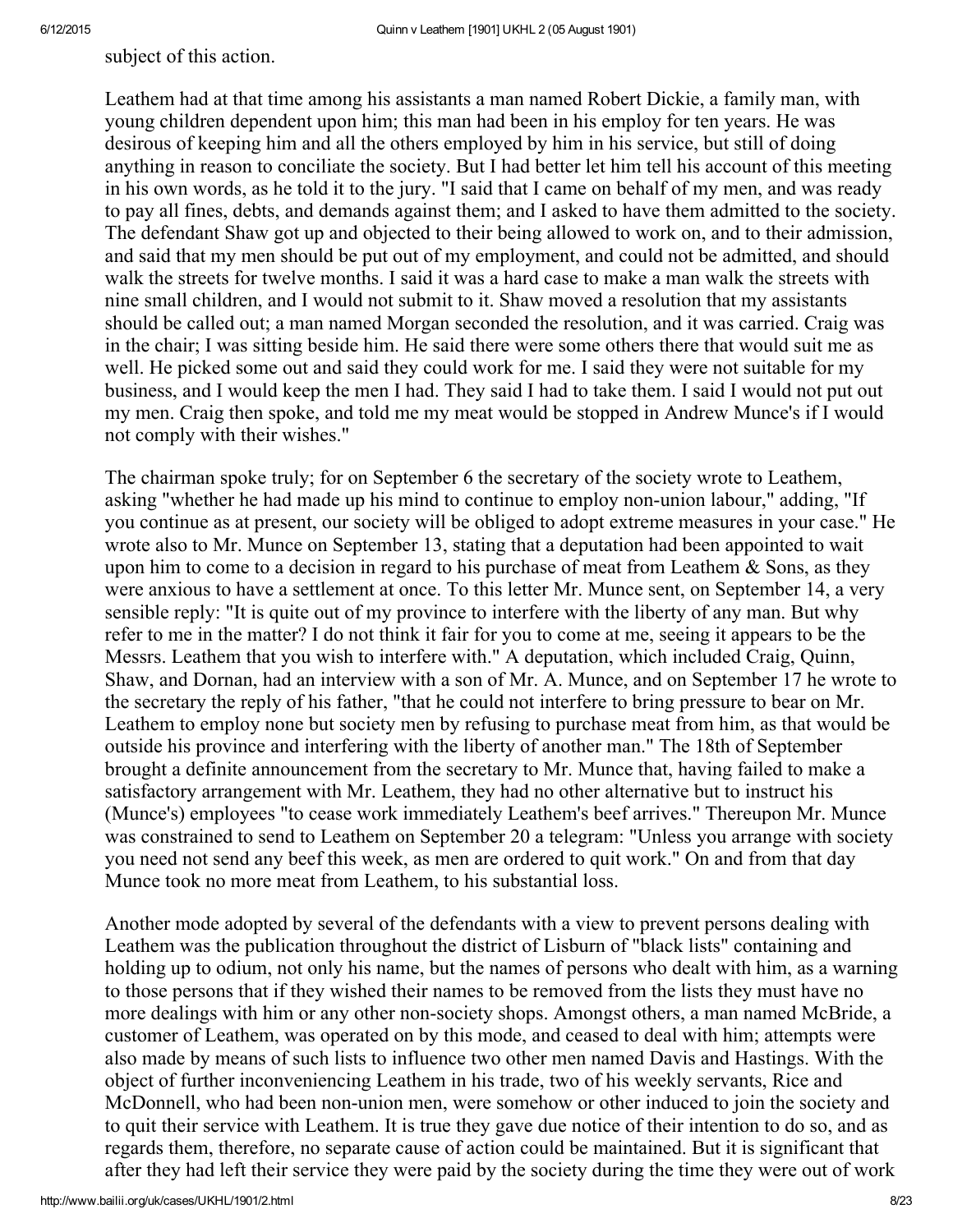weekly sums of money as compensation for the wages they would have earned with Leathem. As regards the assistant, Robert Dickie, he left his service without any notice in the middle of a week, and so wrongfully broke his contract with his employers, and there was an abundance of evidence that he was induced to do that wrongful act through the unjustifiable influence of the defendants, for Dickie's evidence at the trial was that he was brought out of Leathem's shop by Rice to a meeting of the society in a room over the defendant Dornan's shop; that Shaw (another defendant) was there; that they wanted him to leave Leathem because the rest were out, and promised to pay him what he had from Leathem; that he left, and was paid by Rice for the society and was then in Dornan's service.

The case came on for trial at the Belfast Assizes in July, 1896, before FitzGibbon L.J. and a special jury. The pleadings charged in the first four counts, as separate causes of action, (1.) the procuring Munce to break contracts he had made with Leathem; (2.) the publication by the defendants of "black lists"; (3.) the intimidation of Munce and other persons to break their contracts; and (4.) the coercion of Dickie and other servants to leave the service of the plaintiff. Each of these counts alleged that the acts complained of were done "wrongfully and maliciously, and with intent to injure the plaintiff, and to have occasioned him actual loss, injury, and damage." The fifth and last count charged, also as a separate cause of action, that the defendants unlawfully and maliciously conspired together, and with others, to do the various acts complained of in the previous counts, with intent to injure the plaintiff and his trade and business, and that by reason of the conspiracy he was injured and damaged in his trade. Damages and an injunction were claimed.

The evidence adduced I have already set forth substantially. At the conclusion of it Mr. O'Shaughnessy, Q.C., for the defendants, submitted that they were entitled to a nonsuit upon the grounds that there was no evidence of a contract between Munce and Leathem, nor of any pecuniary damage to the plaintiff by reason of the acts of the defendants, and that the acts of the defendants were legitimate. The learned Lord Justice refused to nonsuit, and I think he rightly refused. For there was clearly evidence for the consideration of the jury upon one or more of (I think upon all) the causes of action. I need not discuss that point further, for it was practically disposed of during the argument before this House.

No evidence was called for the defendants. I regret that no shorthand note of the summing-up of the Lord Justice was furnished to your Lordships. We have, however, a copy of the learned judge's own notes and memoranda. From a careful perusal of these I am satisfied that every indulgence that could have been reasonably given to the learned counsel in presenting his case to the jury was allowed him, and I am satisfied that he must be taken to have acquiesced in the form in which the questions submitted for the consideration of the jury were left to them, even though it might otherwise have been open to criticism.

After commenting upon the evidence relied upon by the plaintiff as proof of actionable misconduct, he told the jury that they had to consider whether the interests and actions of the defendants went beyond the limits which would not bet actionable, namely, securing or advancing their own interests or those of their trade by reasonable means, including lawful combination, or whether their acts, as proved, were intended and calculated to injure the plaintiff in his trade through a combination and with a common purpose to prevent the free action of his customers and servants in dealing with him, and with the effect of actually injuring him as distinguished from acts legitimately done to secure or advance their own interests; that acts done with the object of increasing the profits or raising the wages of any combination of persons, such as the society to which the defendants belonged, by reasonable and legitimate means were perfectly lawful, and were not actionable so long as no wrongful act was maliciously - that is to say, intentionally - done to injure a third party. To constitute such a wrongful act for the purposes of this case, he told the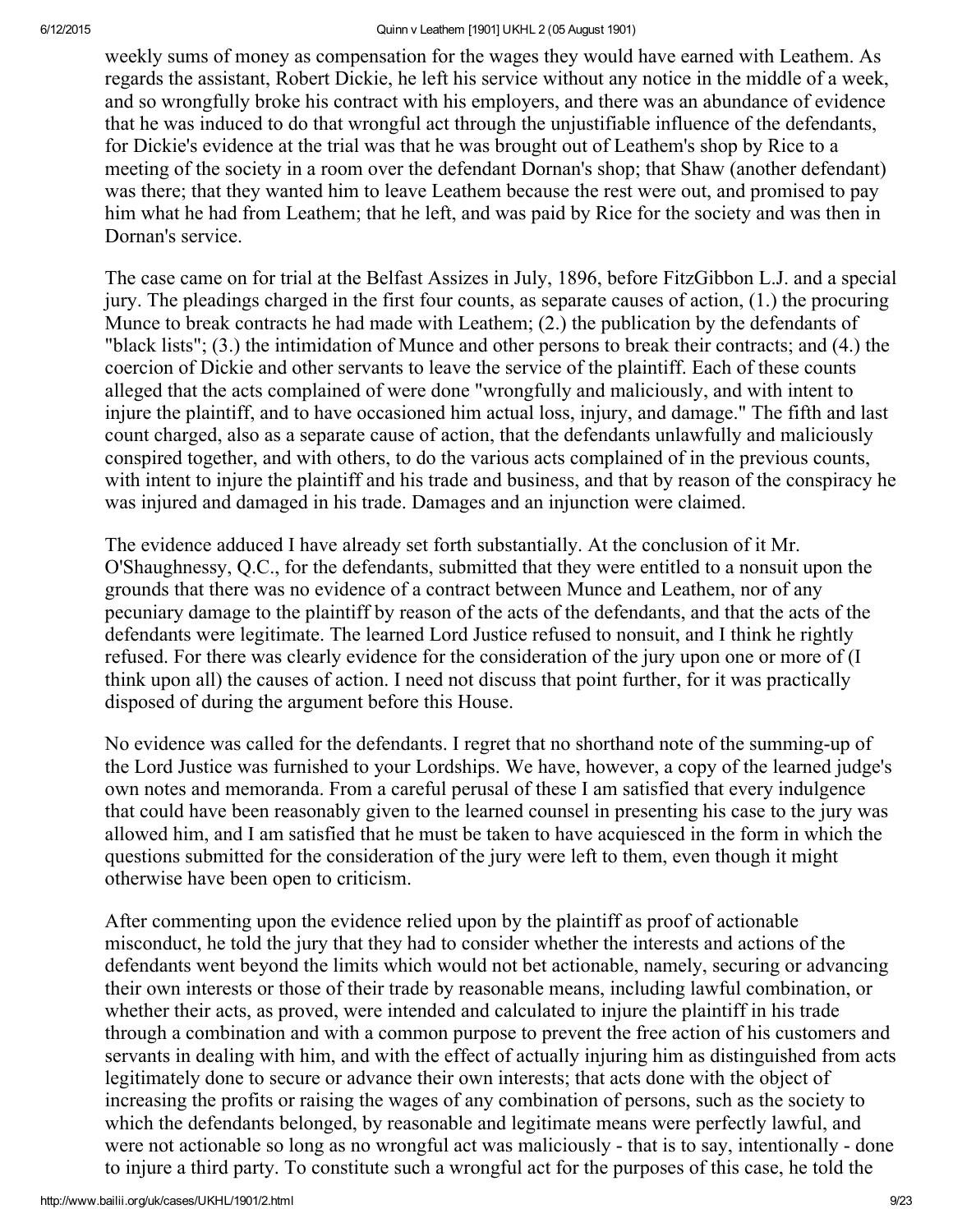jury that they must be satisfied that there had been a conspiracy, a common intention and a combination on the part of the defendants, to injure the plaintiff in his business, and that acts must be proved to have been done by the defendants in furtherance of that intention which had inflicted actual money loss upon the plaintiff in his trade. And having so told the jury, he proposed to put to them as the question they had to try upon the evidence, Whether the acts of the defendants were or were not in that sense actionable?

I have thought it right, as near as possible, to follow the language of the Lord Justice, for that charge was delivered before Allen v. Flood $^{(1)}$  was decided in this House. In substance I think it was correct, having regard to the case before him. In some respects it seems to me that it was a little too favourable to the defendants, but even had it been otherwise it was uttered in the presence of the defendants' counsel, who desired and was allowed then and there to make such objections as he thought fit to it. He made four only: first, that

(1) [1898] A. C. 1.

the judge had given no definition of damage; second, that he had told the jury that the liability of the defendants depended on a question of law. These two questions were to my mind conclusively answered in the summing-up: see p. 33 of Appendix.

A third objection was that the question relating to the black list should be separately left to the jury. It was then so left, and as to that the judge directed them that there was not sufficient evidence to connect Quinn and Craig with the black lists. By this I take it he meant not as an independent cause of action, there being, in fact, no evidence of Quinn's personal participation in the publication of those lists. But that left him still affected by them as overt acts of the conspiracy, for each of which every one of the conspirators is liable, and the evidence touching the black lists was beyond all question admissible under the conspiracy count.

The fourth objection was that there was no evidence of any binding contract having been broken through the action of the defendants; but the judge then again declined to withdraw that question of contract from the jury, and I think he was right in so refusing at that stage of the trial; and at a later stage, after the whole matter had been disposed of under the conspiracy count, he rightly refrained from putting the question at all, because it had become unnecessary. At the request of the learned counsel, however, he divided the single general question the at first proposed into the three separate questions - (1.) Did the defendants, or any of them, wrongfully and maliciously induce the customers or servants of the plaintiff named in the evidence to refuse to deal with the plaintiff? (2.) Did the defendants, or any two or more of them, maliciously conspire to induce the plaintiff's customers or servants named in the evidence, or any of them, not to deal with the plaintiff or not to continue in his employment, and were such persons so induced not to do so? (3.) Did the defendants Davey, Dornan, and Shaw, or any of them, publish the "black list" with intent to injure the plaintiff in his business, and, if so, did the publication so injure him? The jury answered each of these questions in the affirmative, and assessed the damages against all the defendants at 200  $l$ .; and with regard to the third question, they found against the defendants Dornan, Davey, and Shaw, with an additional 50 *l*. as damages against them only. Judgment was given in accordance with that verdict.

If, my Lords, before that judgment was given the counsel for either party had felt it of importance that the specific issues raised upon each count should be determined by the jury, the learned judge would, no doubt, have applied himself to attain that object; but when, as it oftentimes happens in the course of a trial, it is obvious to everybody concerned in it that the case may conveniently be determined by the answer of the jury to one general comprehensive question involving the whole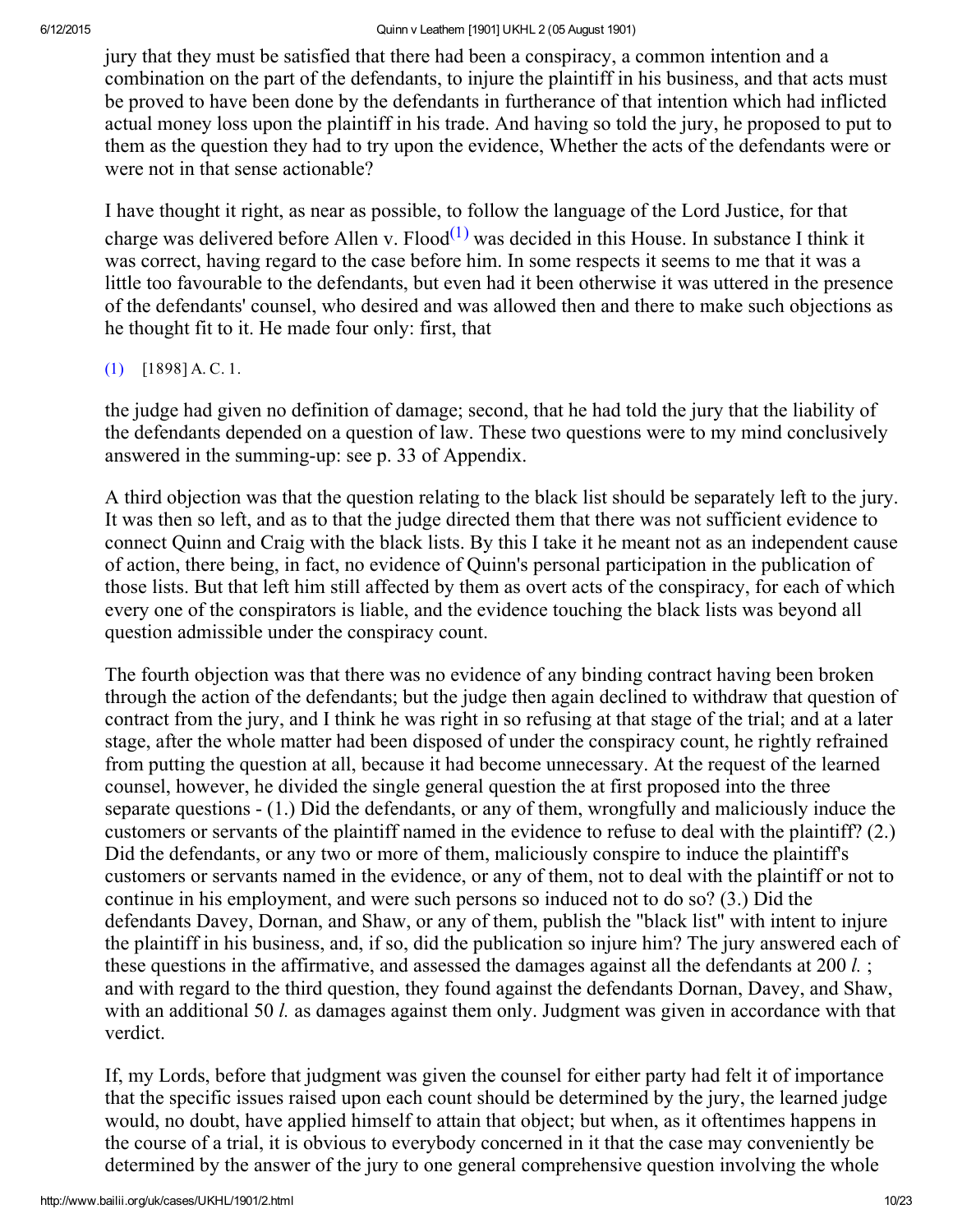of the material matters at issue, and all parties either expressly or tacitly acquiesce in that view, and such question is accordingly put to and answered by the jury, neither party can afterwards hark back to the original issues raised by the pleader on the record long before it was possible for him to know how the case can best be dealt with when the evidence is all disclosed. Here the real substantial question was whether there had existed between all or any two or more of the defendants an unlawful conspiracy to injure the plaintiff in his trade, and, if so, whether the plaintiff had been specially injured thereby, all the wrongful acts charged in the previous counts being treated as overt acts of such conspiracy. To support that conspiracy count it was not essential that every overt act alleged should be proved, but only a sufficient number of them to support the count. The issues on that count having been found by the jury, and damages assessed in favour of the plaintiff, the separate issues became immaterial, since they had already been treated as incorporated for all purposes of the action in it. I note, in confirmation of this, that the Lord Justice pointedly told the jury that proof of a conspiracy was essential to the support of the action.

In substance, this finding of the jury amounted to a general verdict against all the defendants, except on the issue relating to the black lists, with 200 *l*. damages, and as to that issue against Davey, Dornan, and Shaw only, with separate and further damages, 50 *l.* 

Rightly understood, I think the judgment in Allen v.  $Flood^{(1)}$  is harmless to the present case. But I need hardly say that, in order properly to understand and appreciate it, it is essential to ascertain what were the material facts assumed to exist by their Lordships who assented to that judgment, and what were the principles of law applied by them to those facts. This necessity will be more apparent when it is realized that unanimity of opinion as to the facts certainly did not prevail, that the judges who were called upon to render their assistance to the House were requested to answer this one simple question only, namely, "Assuming the evidence given by the plaintiffs' witnesses to be correct, was there any evidence of a cause of action fit to be left to the jury?" This evidence was only to be found in the Appendix handed to each of the judges as containing the evidence referred to, and to that evidence the judges naturally applied themselves, and upon it their opinions were formed. That evidence of the plaintiffs' witnesses most certainly did not altogether coincide with some very material facts assumed by their Lordships; this will account for variance in the views expressed as to the legal rights and alleged wrongful acts of the parties. It would be an endless task to endeavour to reconcile all these differences of fact and opinion; I will not, therefore, make the attempt.

Some of this confusion arose no doubt from the course taken, rightly or wrongly, at the trial, when all questions of conspiracy, intimidation, coercion, or breach of contract were withdrawn from the jury, the only matters of fact found by them being that Allen maliciously induced the Glengall Company to discharge Flood and Taylor from their employment, and not to engage them again, and that each plaintiff had suffered 20 l. damages.

I collect from the case, as reported, that it was assumed by their Lordships that the Glengall Company were under no contractual obligation to retain the plaintiffs Flood and Taylor in their service for any duration of time, but might dismiss them from their employment at any moment it was their will so to do, and that the boiler-makers were working under the

### (1) [1898] A. C. 1.

same conditions; that Allen in making the communication which induced the Glengall Company to dismiss the plaintiffs was doing only that which he had a legal right to do, and they held, therefore, that the plaintiffs had no legal cause of action against either the Glengall Company or the defendant, and that the mere fact as found by the jury that the defendant was actuated by a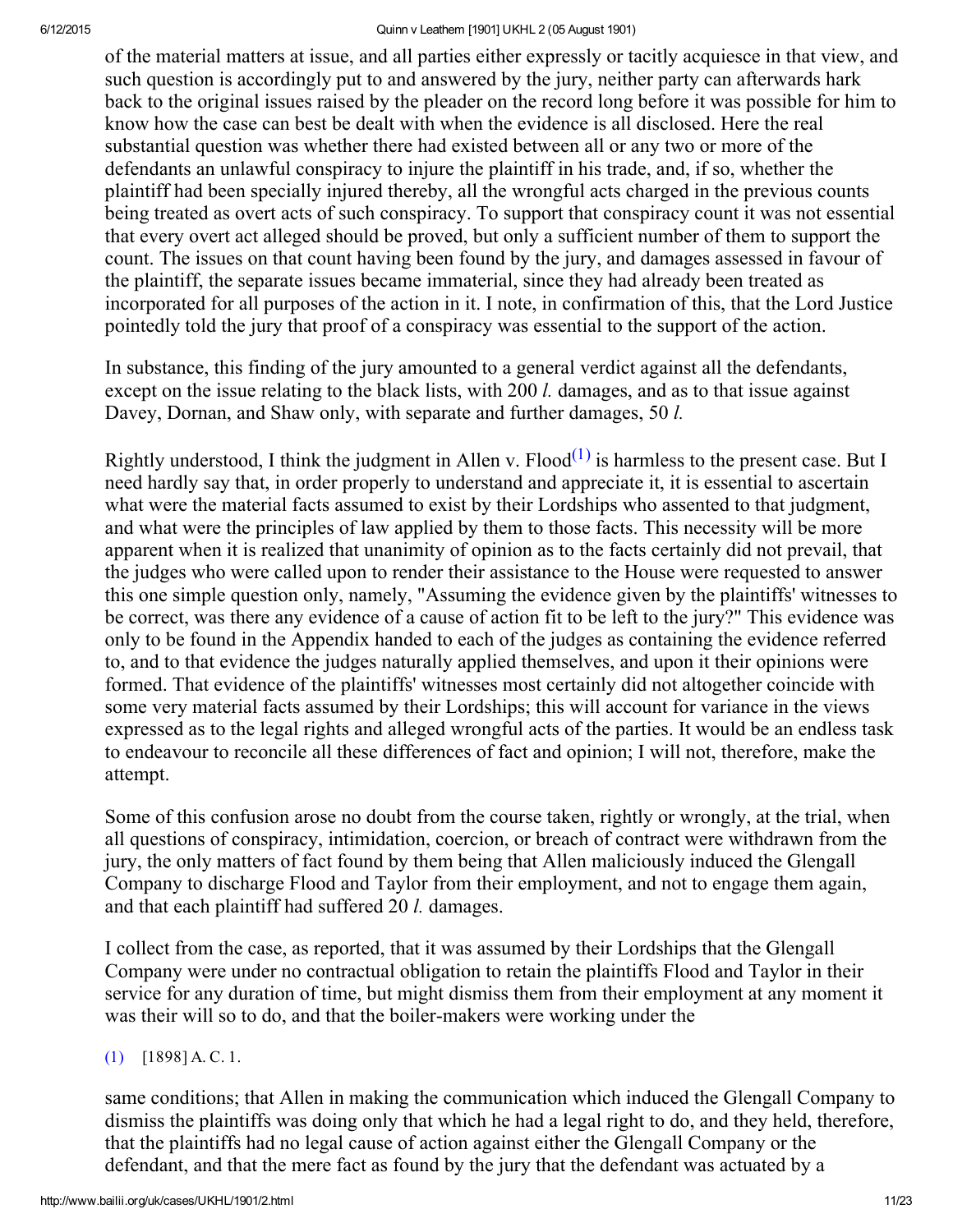malicious motive could not convert a rightful into a wrongful act.

This latter proposition, that the exercise of an absolutely legal right cannot be treated as wrongful and actionable merely because a malicious intention prompted such exercise, was established as clear law by this House in Bradford Corporation v. Pickles<sup>(1)</sup>, and it is now too late to dispute it, even if one were disposed to do so, which I am not. It must not, however, be supposed that a malicious intention can in no case be material to the maintenance of an action. It is commonly used to defeat the defence of privilege to do or to say that which without privilege would be wrongful and actionable.

Take the familiar instance of an action for malicious prosecution. It is not a wrongful act for any person who honestly believes that he has reasonable and probable cause, though he has it not in fact, to put the criminal law in motion against another; but if to the absence of such reasonable and probable cause a malicious motive operating upon the mind of such prosecutor is added, that which would have been a rightful (in the sense of a justifiable) act if done without malice becomes with malice wrongful and actionable. What would constitute such malice it is not material for the purposes of this case to define. Of course, if when he instituted criminal proceedings the prosecutor knew he had no reasonable ground for the steps he was taking, the definition of malice given by Bayley J. in Bromage v. Prosser<sup>(2)</sup> would distinctly apply, and no further proof of malice would be required; but if he really believed he had such reasonable cause, although in fact he had it not, and was actuated not by such belief alone, but also by personal spite or a desire to bring about the imprisonment of or other harm to the accused, or to accomplish some other sinister object

(1) [\[1895\]](http://www.bailii.org/uk/cases/UKHL/1895/1.html) A. C. 587.

(2) 4 B. & C. 247; 28 R. R. 241.

of his own, that personal enmity or sinister motive would be quite sufficient to establish the malice required by law to complete a cause of action - that is, if such malice was found as a fact by the jury.

In this case the alleged cause of action is very different from that in Allen v. Flood.<sup>(1)</sup> It is not dependent upon coercion to break any particular contract or contracts, though such causes of action are introduced into the claim; but the real and substantial cause of action is an unlawful conspiracy to molest the plaintiff, a trader in carrying on his business, and by so doing to invade his undoubted right, thus described by Alderson B. in delivering the judgment of the Exchequer Chamber in Hilton v. Eckersley<sup>(2)</sup>: "Primâ facie it is the privilege of a trader in a free country in all matters not contrary to law to regulate his own mode of carrying it on according to his own discretion and choice. If the law has in any matter regulated or restrained his mode of doing this, the law must be obeyed. But no power short of the general law ought to restrain his free discretion."

To this I would add the emphatic expression of the Lord Chancellor, Lord Halsbury, in the Mogul Case<sup>(3)</sup>: "All are free to trade upon what terms they will"; and of Lord Bramwell, who in Reg. v. Druitt<sup>(4)</sup>, in a passage quoted by Lord Halsbury in the same case<sup>(5)</sup>, said: "The liberty of a man's mind and will to say how he should bestow himself and his means, his talents and his industry, was as much a subject of the law's protection as was that of his body." Again, Sir W. Erle thus expresses himself: "Every person has a right under the law as between himself and his fellowsubjects to full freedom in disposing of his own labour or his own capital according to his will. It follows that every other person is subject to the correlative duty arising therefrom, and is prohibited from any obstruction to the fullest exercise of this right which can be made compatible with the exercise of similar rights by others." $(6)$  I am not aware that the rights thus stated have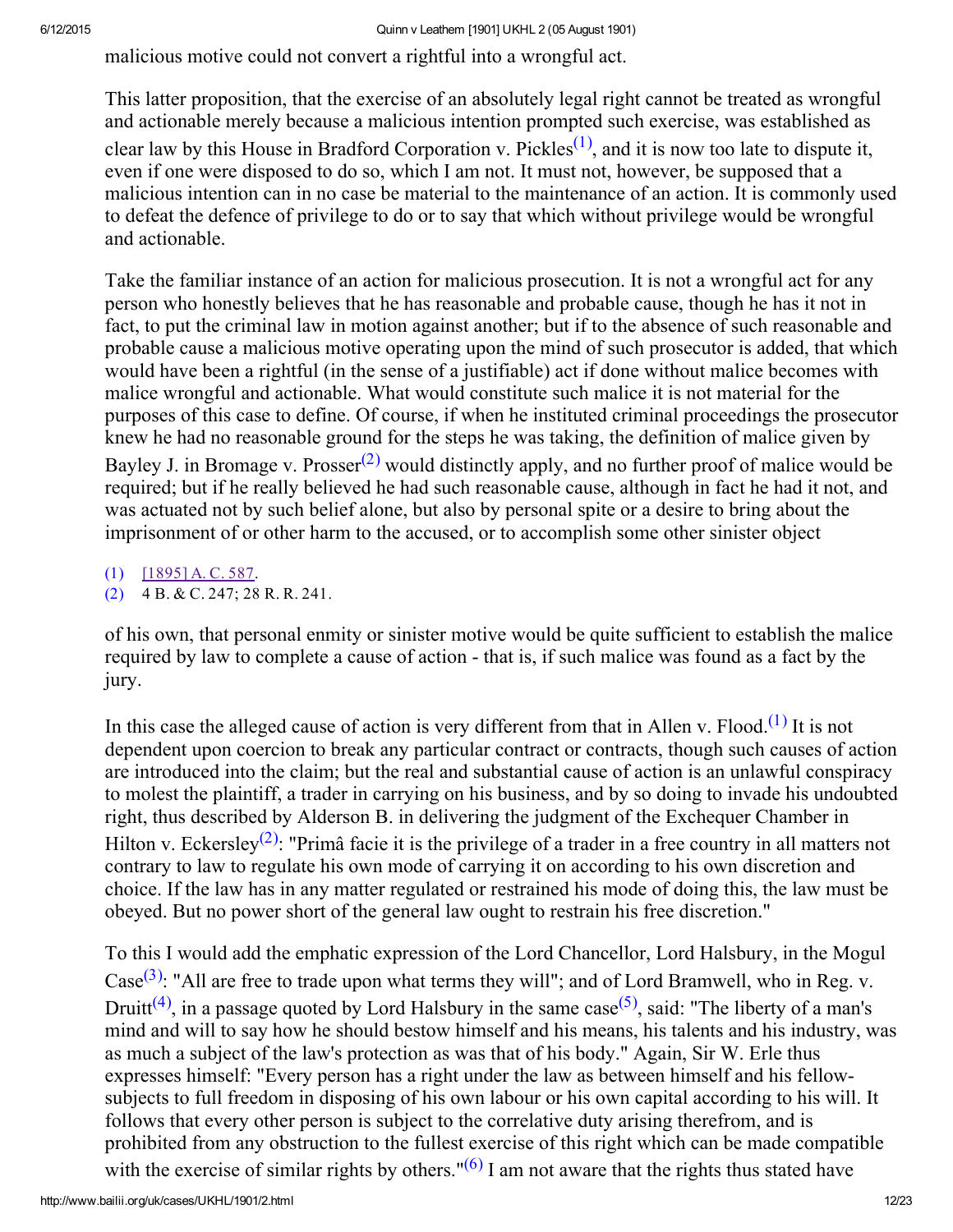- (1) [1898] A. C. 1.
- (2) 6 E. & B. 74.
- (3) [1892] A. C. 38.
- (4) 10 Cox C. C. 600.
- (5) [1892] A. C. at p. 73.
- (6) Erle on Trade Unions, p. 12.

ever been seriously questioned. I rest my judgment upon the principle expressed in these few sentences. I seek for no more.

The remedy for the invasion of a legal right is thus stated by Lord Watson in his judgment in Allen v. Flood<sup>(1)</sup>: "Any invasion of the civil rights of another person is in itself a legal wrong, carrying with it liability to repair its necessary or natural consequences in so far as these are injurious to the person whose right is infringed."

I cannot suppose any intelligent person reading the evidence adduced on the trial of this case failing to come to the conclusion that the acts complained of amounted to a serious and wrongful invasion of the plaintiff's trade rights, and I am at a loss to comprehend upon what ground it is that the defendants seek to justify or excuse their action towards him.

As members of a trade union society they have no more legal right to commit what would otherwise be unlawful wrongs than if the association to which they are attached had never come into existence. They have no more right to coerce others pursuing the same calling as themselves to join their society, or to adopt their views or rules, than those who differ from them and belong to other trade associations would have a right to coerce them. The Legislature in conferring upon trades unions such privileges as are contained in the Trade Union Acts, 1871 and 1876, does not empower them to do more than make rules for the regulation of their own conduct and to provide for their own mutual assistance, and leaves each member as free to cease to belong to it and to repudiate every obligation for future observance of its rules as though he had never joined it; and most certainly it has not conferred upon any association or any member of it a licence to obstruct or interfere with the freedom of any other person in carrying on his business or bestowing his labour in the way he thinks fit, provided only that it is lawful: see Erle J. in Reg. v. Rowlands<sup>(2)</sup>; and although a combination of members of a trade union for certain purposes is no longer unlawful and criminal as a conspiracy merely because the objects of that combination are in restraint of trade, no

(1) [1898] A. C. at p. 92. (2) (1851) 2 Den. C. C. 364.

protection is given to any combination or conspiracy which before the passing of the Act of 1871 would have been criminal for other reasons.

Not a word is to be found in the Trade Union Acts or in the Conspiracy Act of 1875 sanctioning such conduct as that complained of. Indeed, one cannot read the 7th section of the latter Act imposing penalties for undue coercion and intimidation without seeing that it had no intention to tolerate such proceedings as in this case are complained of, but rather to protect those upon whom coercive measures might be practised. I may also note that the 3rd section of that Act does not apply to civil proceedings by action.

It would not be useful to examine again all the numerous cases upon the citation and discussion of which much time has been expended, for not one of them would really assist the appellant in defence of his or his co-conspirators' conduct.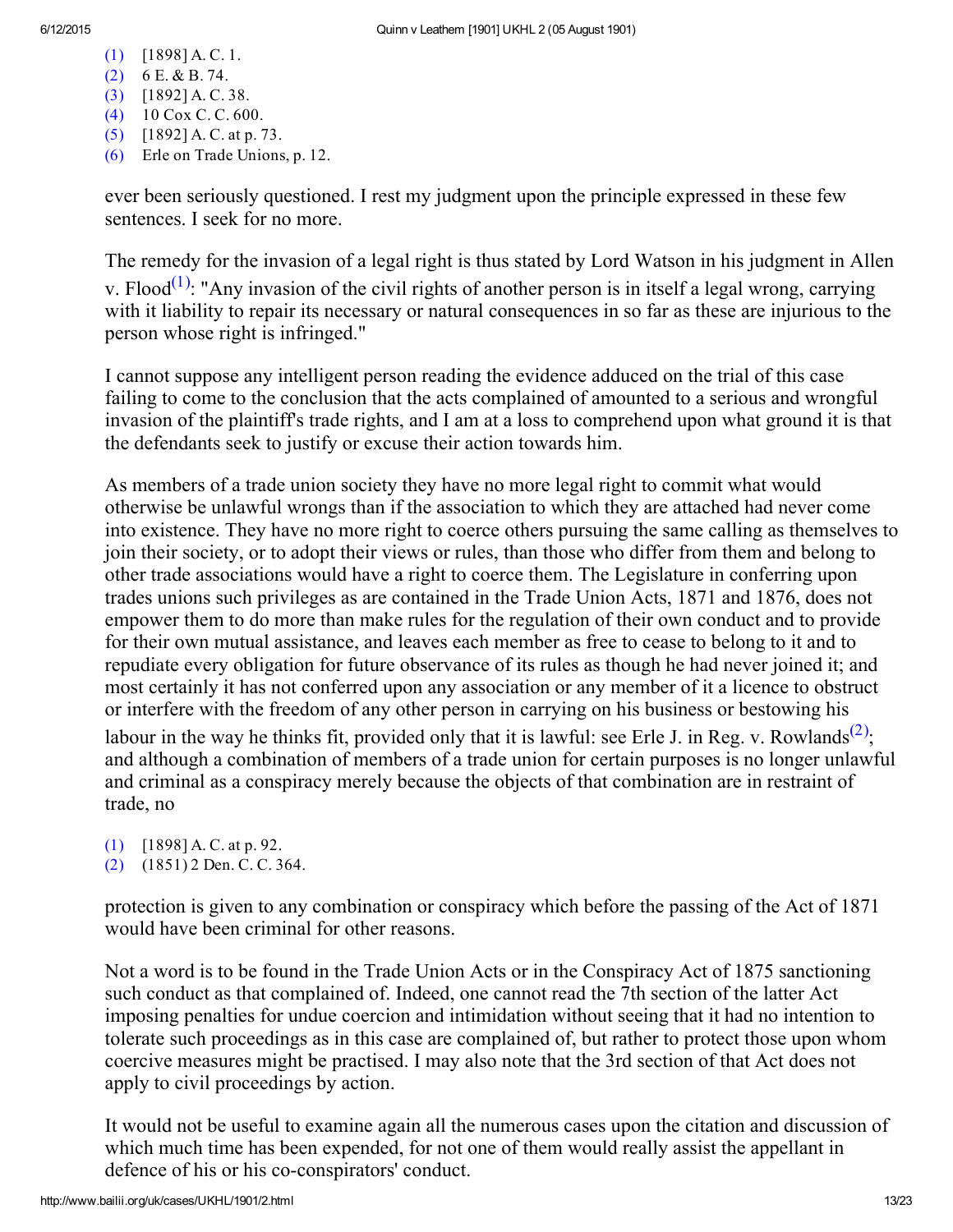The Mogul Case $^{(1)}$  contains no doubt a mass of valuable, interesting, and useful law as to the length to which competing traders may go in pushing and endeavouring to promote their respective interests, and yet keep within bounds that are legal, though the stronger and more wealthy of them may sometimes press hardly upon the weaker whose capital is limited. One trader may by his mode of carrying on his trade hold out attractions and allurements which may enlist so many of his rival's customers as will well-nigh, perhaps wholly, destroy his trade.

But not a word will be found in that case justifying an active interference with the right of every trader to carry on his business in his own manner, so long as he does not interfere with a similar legal right which is vested in his neighbour and observes the correlative duty pointed out by Sir W. Erle.

My noble friend, the Lord Chancellor, accurately summed up the position of things in the Mogul  $\text{Case}^{(1)}$  in these words: "What legal right was interfered with? What coercion of the mind, will, or person is effected? All are free to trade on what terms they will, and nothing has been done except in

### (1) [1892] A. C. 25.

rival trading which could be supposed to interfere with the appellant's interests."

But I will not linger upon a consideration of what may be done in competition, for competition is not even suggested as a justification of the acts now complained of - acts of wanton aggression the outcome of a malicious but successful conspiracy to harm the plaintiff in his trade.

It cannot be - it was not even suggested - that these acts were done in furtherance of any of the lawful objects of the association as set forth in their registered rules, according to the statutory requirement, or in support of any lawful right of the association or any member of it, or to obtain or maintain fair hours of labour or fair wages, or to promote a good understanding between employers and employed and workman and workman, or for the settlement of any dispute, for none had existence. It would, indeed, be a strange mode of promoting such good understanding to coerce a tradesman's customers to leave him because he would not, at the bidding of the association, dismiss workmen who desired to continue in his service and whom he wished to retain to make way for others he did not want.

I will deal now with the conspiracy part of the claim, respecting which much confusion and uncertainty seems somehow to have arisen, which I find it difficult to understand. I have no intention, however, to embark upon a history of the law relating to the subject, or to the old and obsolete writ of conspiracy. It would be useless for our present purpose.

I will endeavour briefly to state how I view the matter practically, so far as it concerns this case.

A conspiracy consists of an unlawful combination of two or more persons to do that which is contrary to law, or to do that which is wrongful and harmful towards another person. It may be punished criminally by indictment, or civilly by an action on the case in the nature of conspiracy if damage has been occasioned to the person against whom it is directed. It may also consist of an unlawful combination to carry out an object not in itself unlawful by unlawful means. The essential elements, whether of a criminal or of an actionable conspiracy, are, in my opinion, the same, though to sustain an action special damage must be proved. This is the substance of the decision in Barber v. Lesiter.<sup>(1)</sup> I quote as a very instructive definition of a conspiracy the words of a great lawyer, Willes J., in Mulcahy v. Reg.<sup>(2)</sup>, in delivering the unanimous opinion of himself,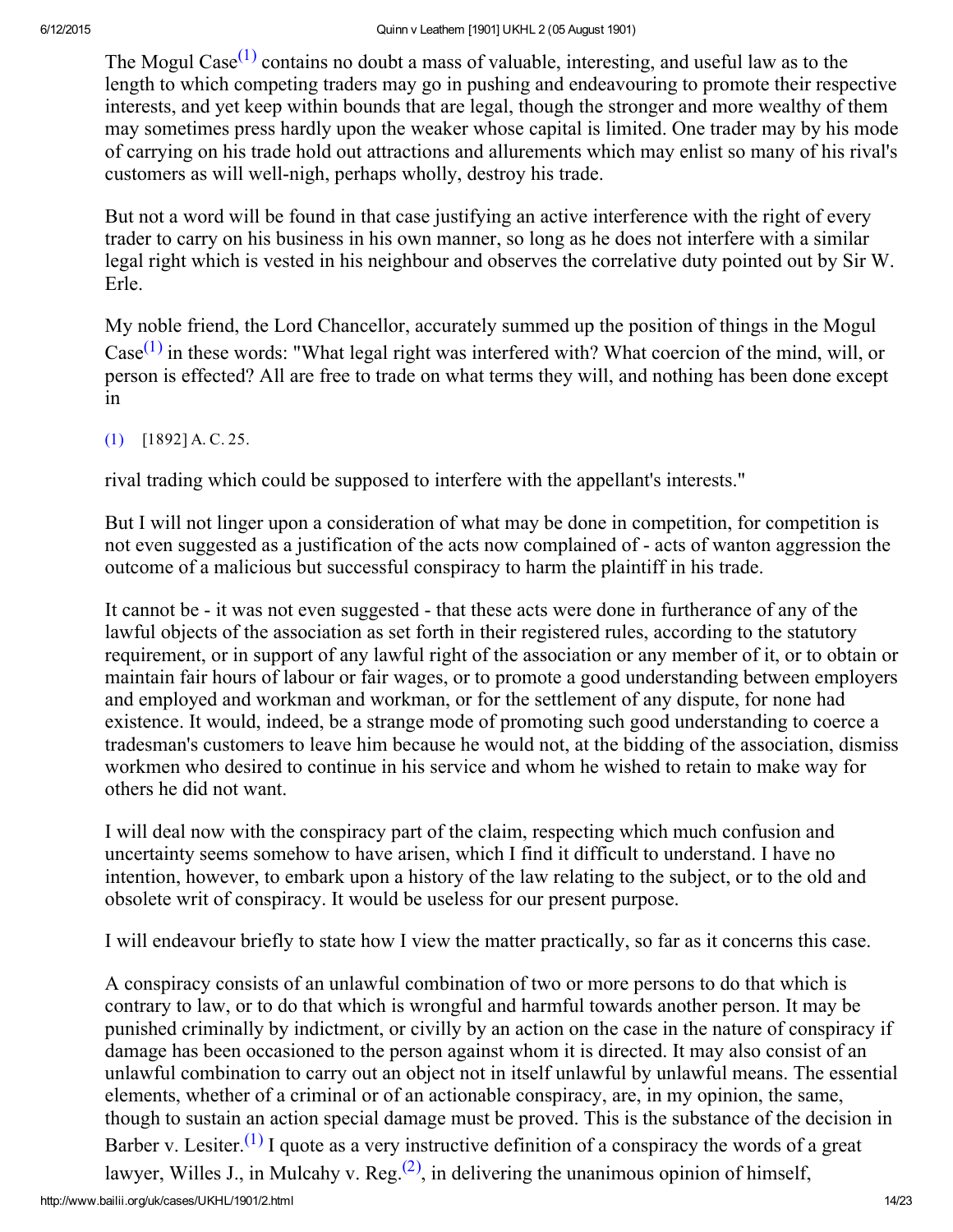Blackburn J., Bramwell B., Keating J., and Pigott B., which was adopted by this House: "A conspiracy consists not merely in the intention of two or more, but in the agreement of two or more to do an unlawful act, or to do a lawful act by unlawful means. So long as such a design rests in intention only it is not indictable. When two agree to carry it into effect, the very plot is an act in itself, and the act of each of the parties, promise against promise, actus contra actum, capable of being enforced, if lawful, punishable if for a criminal object or for the use of criminal means .... The number and the compact give weight and cause danger."

It is true these words were uttered touching a criminal case, but they are none the less applicable to conspiracies made the subject of civil actions like the present.

In 1870 Cockburn C.J., in delivering the unanimous judgment of Channell B., Cleasby B., Keating and Brett JJ. in Reg. v. Warburton<sup>(3)</sup>, said: "It is not necessary, in order to constitute a conspiracy, that the acts agreed to be done should be acts which if done should be criminal. It is enough if the acts agreed to be done, although not criminal, are wrongful, i.e., amount to a civil wrong."

It has often been debated whether, assuming the existence of a conspiracy to do a wrongful and harmful act towards another and to carry it out by a number of overt acts, no one of which taken singly and alone would, if done by one individual acting alone and apart from any conspiracy, constitute a cause of action, such acts would become unlawful or actionable if done by the conspirators acting jointly or severally in pursuance of their conspiracy, and if by those acts substantial damage was caused to the person against whom the conspiracy was directed: my own opinion is that they would.

- (1) 7 C. B. (N.S.) 175.
- (2) (1868) L. R. 3 H. L. at p. 317.
- (3) L. R. 1 C. C. 276.

In dealing with the question it must be borne in mind that a conspiracy to do harm to another is, from the moment of its formation, unlawful and criminal, though not actionable unless damage is the result.

The overt acts which follow a conspiracy form of themselves no part of the conspiracy: they are only things done to carry out the illicit agreement already formed, and if they are sufficient to accomplish the wrongful object of it, it is immaterial whether singly those acts would have been innocent or wrongful, for they have in their combination brought about the intended mischief, and it is the wilful doing of that mischief, coupled with the resulting damage, which constitutes the cause of action, not of necessity the means by which it was accomplished.

Much consideration of the matter has led me to be convinced that a number of actions and things not in themselves actionable or unlawful if done separately without conspiracy may, with conspiracy, become dangerous and alarming, just as a grain of gunpowder is harmless but a pound may be highly destructive, or the administration of one grain of a particular drug may be most beneficial as a medicine but administered frequently and in larger quantities with a view to harm may be fatal as a poison. Many illustrations of these views might be suggested, but I need them not if I have made myself understood.

The cases bearing upon the subject are not very numerous: the whole subject was fully discussed in the Mogul Case<sup>(1)</sup> in each of its stages - to it I simply refer. Rex v. Journeymen Tailors of Cambridge<sup>(2)</sup> was an indictment for a common law conspiracy by workmen to raise wages. On objection taken to the indictment it was upheld for the reason given that the conspiracy was illegal,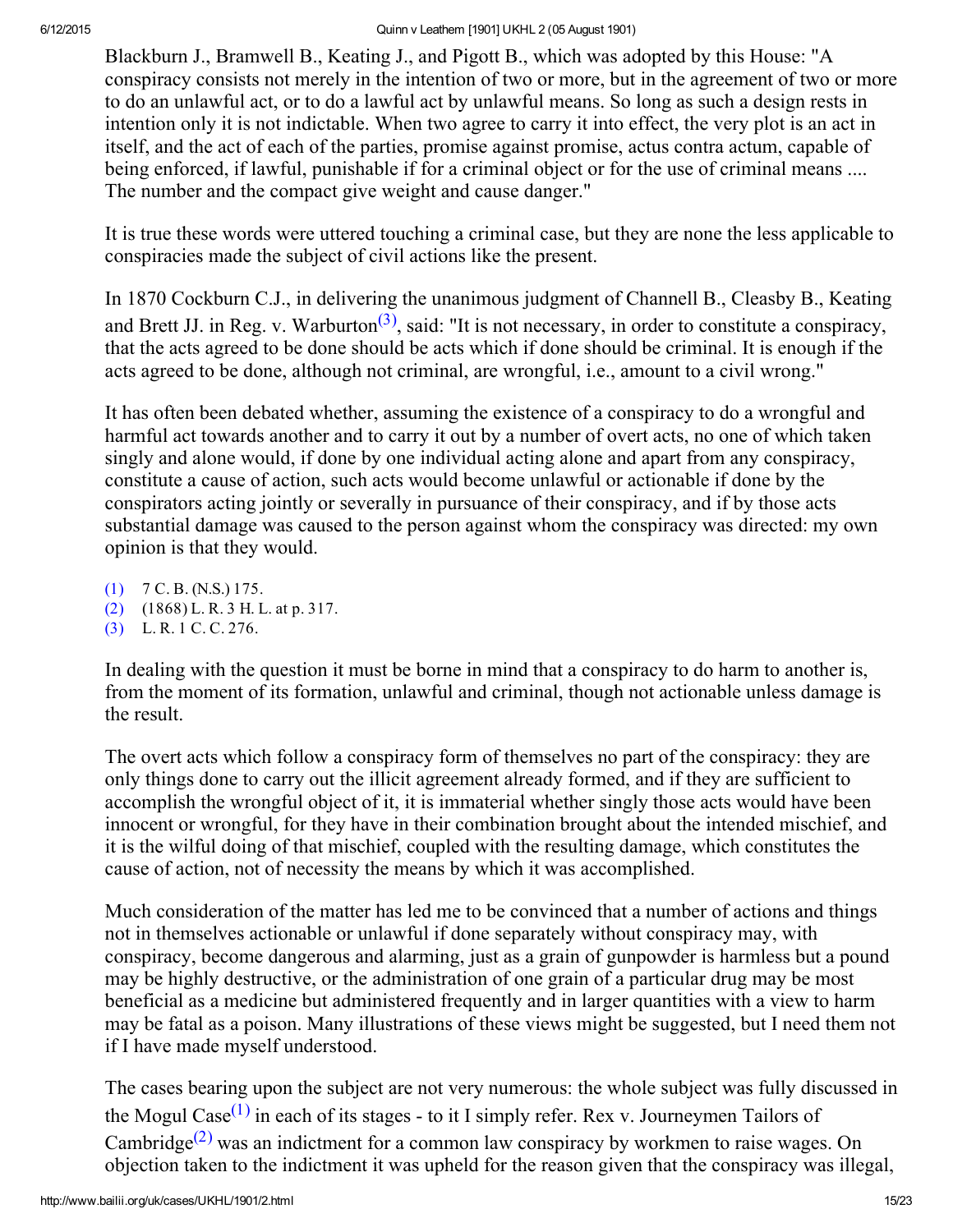although the matter about which they conspired might have been lawful for them or any to do if they had not conspired to do it; and Rex v. Eccles<sup>(3)</sup>, before Lord Mansfield, was an indictment for a conspiracy by indirect means to deprive and hinder one Booth from using and

- (1) [1892] A. C. 25.
- (2) (8 Geo. 1) 8 Mod. 11.
- (3) 1 Lea. C. C. 274.

exercising his trade of a tailor, and in pursuance of that conspiracy hindering and preventing him from following his said trade to his great damage. It was held unnecessary to set out the means by which the intended mischief was effected, "for the offence does not consist in doing those acts, for they may be perfectly indifferent, but in conspiring with a view to effect the intended mischief by any means. The illegal combination is the git of the offence." See also *per* Grose J. in R. v. Mawbey. $(1)$ 

If I rightly understand the judgment of Darling J. in Huttley v. Simmons<sup>(2)</sup>, he treated Allen v. Flood<sup>(3)</sup> as a binding authority compelling him to hold that the object of the conspiracy as proved was not unlawful; in that view he rightly decided that the count for conspiracy could not be maintained. If he had held that, although the object of the conspiracy was unlawful, yet if the overt acts were not so, because they would not have been unlawful if done by one individual without any conspiracy, and had decided on that ground, I should have differed.

I am conscious that I have occupied more of your Lordships' time than I had intended, but the case is of real importance, and I feel that such unlawful conduct as has been pursued towards Mr. Leathem demanded serious attention. I think the law is with him, and that the damages awarded by the jury are under the circumstances very moderate. It is at all times a painful thing for any individual to be the object of the hatred, spite, and ill-will of any one who seeks to do him harm. But that is as nothing compared to the danger and alarm created by a conspiracy formed by a number of unscrupulous enemies acting under an illegal compact, together and separately, as often as opportunity occurs regardless of law, and actuated by malevolence, to injure him and all who stand by him. Such a conspiracy is a powerful and dangerous engine, which in this case has, I think, been employed by the defendants for the perpetration of organized and ruinous oppression.

- (1) (1796) 6 T. R. 619; 3 R. R. 282.
- (2) [1898] 1 Q. B. 181.
- (3) [1898] A. C. 1.

I think the judgment in the Court below ought to be affirmed and this appeal dismissed with costs.

**LORD ROBERTSON.** <sup>(1)</sup>My Lords, in my opinion the judgment appealed against was right for the reasons given by Holmes L.J.

**LORD LINDLEY.** <sup>(2)</sup>My Lords, the case of Allen v. Flood<sup>(3)</sup> has so important a bearing on the present appeal that it is necessary to ascertain exactly what this House really decided in that celebrated case. It was an action by two workmen of an iron company against three members of a trade union, namely, Allen and two others, for maliciously, wrongfully, and with intent to injure the plaintiffs, procuring and inducing the iron company to discharge the plaintiffs.<sup>(4)</sup> The action was tried before Kennedy J., who ruled that there was no evidence to go to the jury of conspiracy, intimidation, coercion, or breach of contract. The result of the trial was that the plaintiffs obtained a verdict and judgment against Allen alone. He appealed, and the only question which this House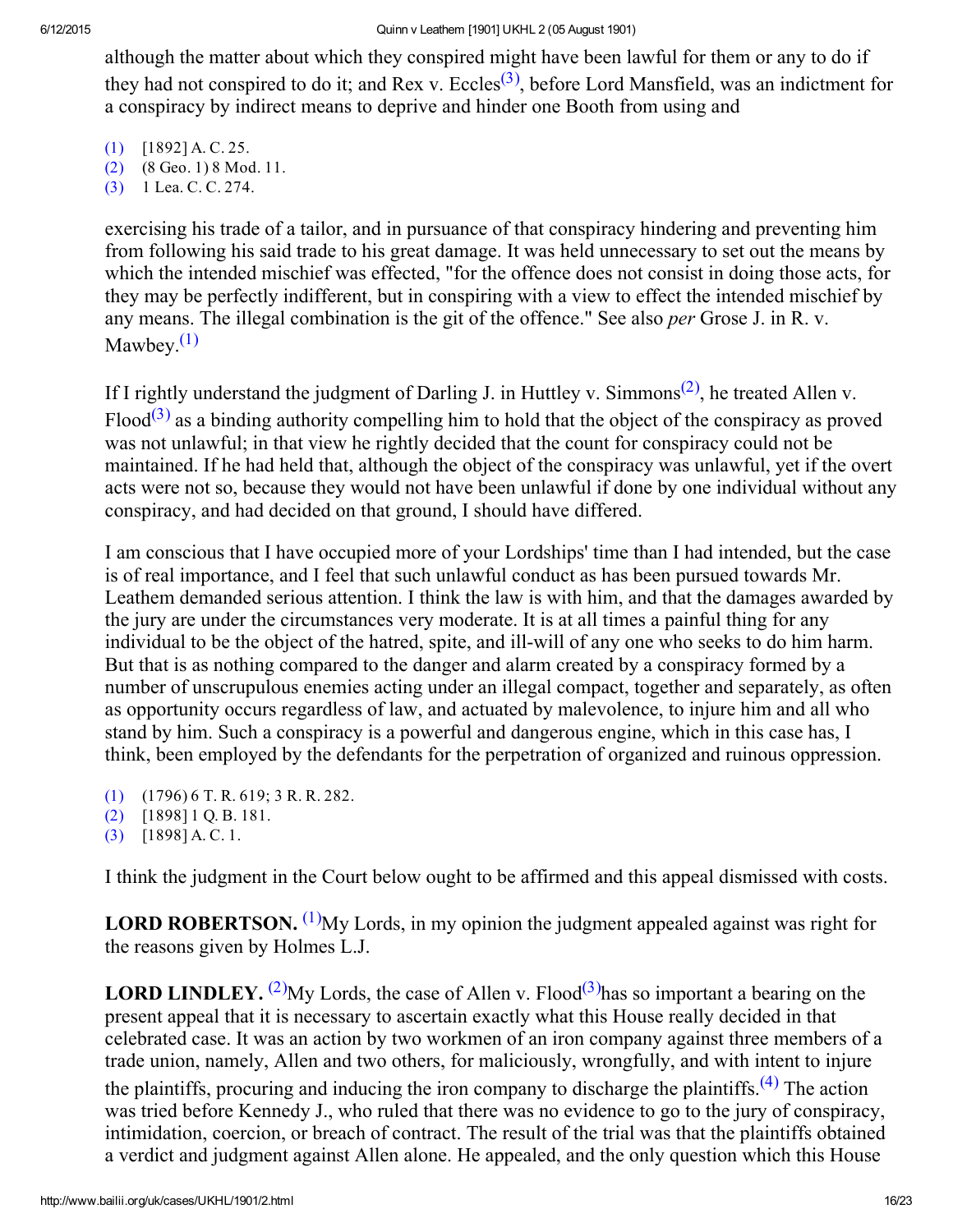had to determine was whether what he had done entitled the plaintiffs to maintain their action against him. What the jury found that he had done was, that he had maliciously induced the employers of the plaintiffs to discharge them, whereby the plaintiffs suffered damage. Different views were taken by the noble Lords who heard the appeal as to Allen's authority to call out the members of the union, and also as to the means used by Allen to induce the employers of the plaintiffs to discharge them; but, in the opinion of the noble Lords who formed the majority of your Lordships' House, all that Allen did was to inform the employers of the plaintiffs that most of their workmen would leave them if they did not discharge the plaintiffs.<sup>(5)</sup> There

- (1) Read by Lord Davey in Lord Robertson's absence.
- (2) Read by Lord Davey in Lord Lindley's absence.
- (3) [1898] A. C. 1.
- (4) [1895] 2 Q. B. 22, 23; [1898] A. C. 3.

(5) [1898] A. C. p. 19, Lord Watson; p. 115 Lord Herschell; pp. 147150 Lord Macnaghten; pp. 161, 165 Lord Shand; p. 175 Lord Davey; p. 178 Lord James.

being no question of conspiracy, intimidation, coercion, or breach of contract for consideration by the House, and the majority of their Lordships having come to the conclusion that Allen had done no more than I have stated, the majority of the noble Lords held that the action against Allen would not lie; that he had infringed no right of the plaintiffs; that he had done nothing which he had no legal right to do, and that the fact that he had acted maliciously and with intent to injure the plaintiffs did not, without more, entitle the plaintiffs to maintain the action.

My Lords, this decision, as I understand it, establishes two propositions: one a far-reaching and extremely important proposition of law, and the other a comparatively unimportant proposition of mixed law and fact, useful as a guide, but of a very different character from the first.

The first and important proposition is that an act otherwise lawful, although harmful, does not become actionable by being done maliciously in the sense of proceeding from a bad motive, and with intent to annoy or harm another. This is a legal doctrine not new or laid down for the first time in Allen v. Flood<sup>(1)</sup>; it had been gaining ground for some time, but it was never before so fully and authoritatively expounded as in that case. In applying this proposition care, however, must be taken to bear in mind, first, that in Allen v. Flood $(1)$ criminal responsibility had not to be considered. It would revolutionise criminal law to say that the criminal responsibility for conduct never depends on intention. Secondly, it must be borne in mind that even in considering a person's liability to civil proceedings the proposition in question only applies to "acts otherwise lawful," i.e., to acts involving no breach of duty, or, in other words, no wrong to any one. I shall refer to this matter later on.

The second proposition is that what Allen did infringed no right of the plaintiffs, even although he acted maliciously and with a view to injure them. I have already stated what he did, and all that he did, in the opinion of the majority of the noble Lords. If their view of the facts was correct, their

## (1) [1898] A. C. 1.

conclusion that Allen infringed no right of the plaintiffs is perfectly intelligible, and indeed unavoidable. Truly, to inform a person that others will annoy or injure him unless he acts in a particular way cannot of itself be actionable, whatever the motive or intention of the informant may have been.

My Lords, the questions whether Allen had more power over the men than some of their Lordships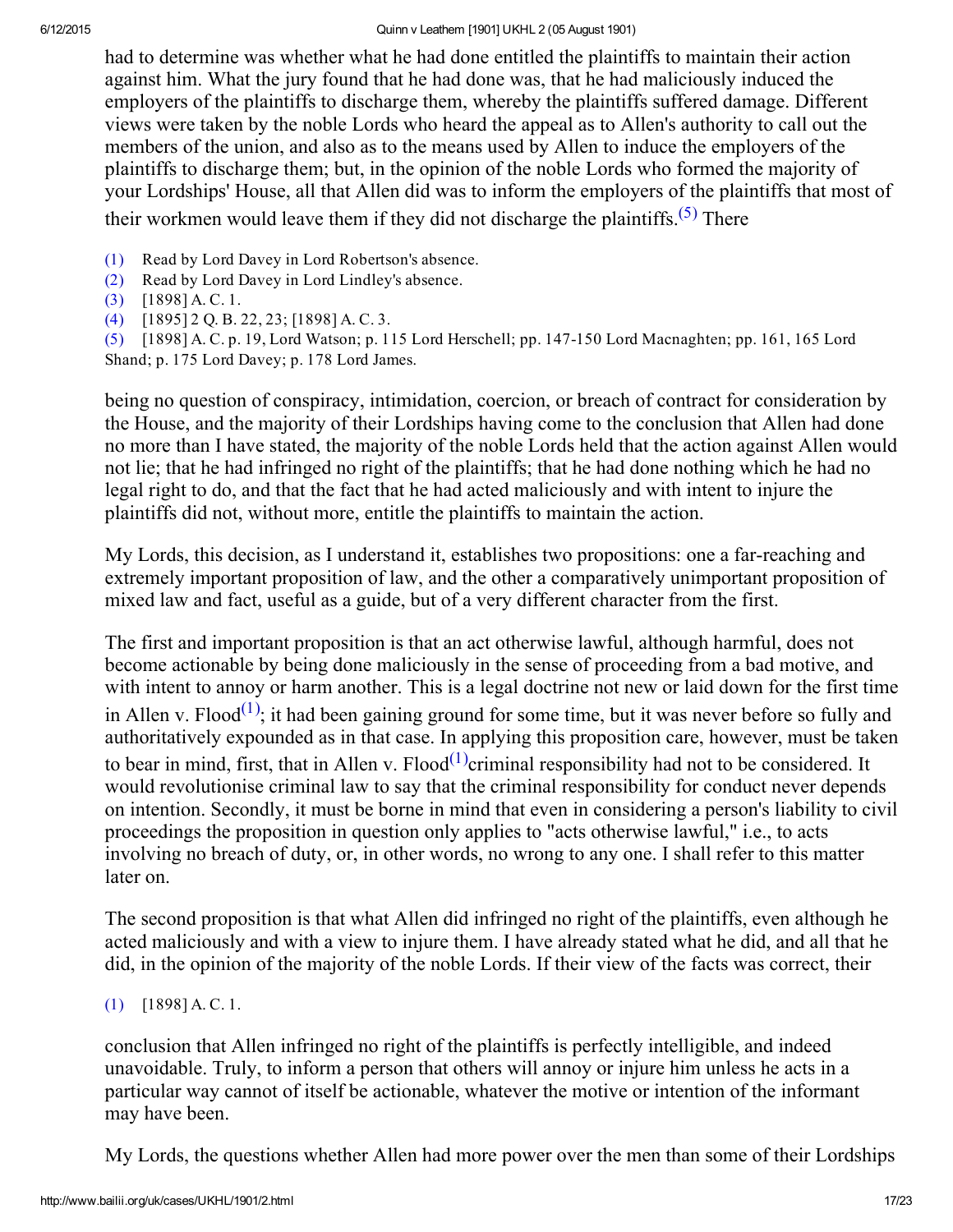thought, and whether Allen did more than they thought, are mere questions of fact. Neither of these questions is a question of law, and no Court or jury is bound as a matter of law to draw from the facts before it inferences of fact similar to those drawn by noble Lords from the evidence relating to Allen in the case before them.

I will pass now to the facts of this case, and consider (1.) what the plaintiff's rights were; (2.) what the defendants' conduct was; (3.) whether that conduct infringed the plaintiff's rights. For the sake of clearness it will be convenient to consider these questions in the first place apart from the statute which legalises strikes, and in the next place with reference to that statute.

1. As to the plaintiff's rights. He had the ordinary rights of a British subject. He was at liberty to earn his own living in his own way, provided he did not violate some special law prohibiting him from so doing, and provided he did not infringe the rights of other people. This liberty involved liberty to deal with other persons who were willing to deal with him. This liberty is a right recognised by law; its correlative is the general duty of every one not to prevent the free exercise of this liberty, except so far as his own liberty of action may justify him in so doing. But a person's liberty or right to deal with others is nugatory, unless they are at liberty to deal with him if they choose to do so. Any interference with their liberty to deal with him affects him. If such interference is justifiable in point of law, he has no redress. Again, if such interference is wrongful, the only person who can sue in respect of it is, as a rule, the person immediately affected by it; another who suffers by it has usually no redress; the damage to him is too remote, and it would be obviously practically impossible and highly inconvenient to give legal redress to all who suffered from such wrongs. But if the interference is wrongful and is intended to damage a third person, and he is damaged in fact - in other words, if he is wrongfully and intentionally struck at through others, and is thereby damnified the whole aspect of the case is changed: the wrong done to others reaches him, his rights are infringed although indirectly, and damage to him is not remote or unforeseen, but is the direct consequence of what has been done. Our law, as I understand it, is not so defective as to refuse him a remedy by an action under such circumstances. The cases collected in the old books on actions on the case, and the illustrations given by the late Bowen L.J. in his admirable judgment in the Mogul Steamship Company's  $Case<sup>(1)</sup>$ , may be referred to in support of the foregoing conclusion, and I do not understand the decision in Allen v. Flood<sup>(2)</sup> to be opposed to it.

If the above reasoning is correct, Lumley v. Gye<sup>(3)</sup> was rightly decided, as I am of opinion it clearly was. Further, the principle involved in it cannot be confined to inducements to break contracts of service, nor indeed to inducements to break any contracts. The principle which underlies the decision reaches all wrongful acts done intentionally to damage a particular individual and actually damaging him. Temperton v. Russell $(4)$  ought to have been decided and may be upheld on this principle. That case was much criticised in Allen v. Flood<sup>(2)</sup>, and not without reason; for, according to the judgment of Lord Esher, the defendants' liability depended on motive or intention alone, whether anything wrong was done or not. This went too far, as was pointed out in Allen v. Flood.<sup>(2)</sup> But in Temperton v. Russell<sup>(4)</sup> there was a wrongful act, namely, conspiracy and unjustifiable interference with Brentano, who dealt with the plaintiff. This wrongful act warranted the decision, which I think was right.

2. I pass on to consider what the defendants did. The appellant and two of the other defendants were the officers of a trade union, and the jury have found that the defendants wrongfully

<sup>(1)</sup> 23 Q. B. D. 613, 614.

<sup>(2)</sup> [1898] A. C. 1.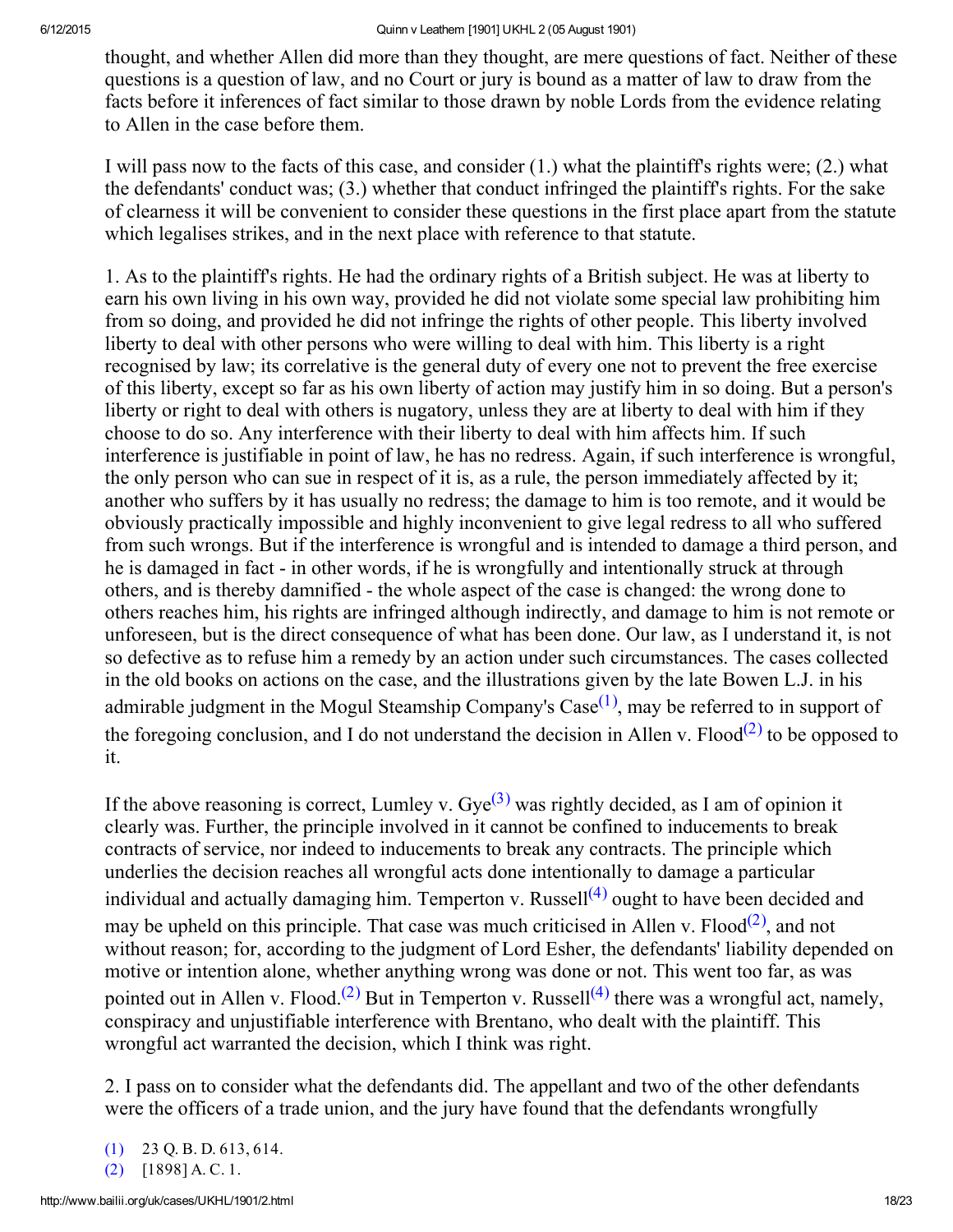- (3) 2 E. & B. 216.
- (4) [1893] 1 Q. B. 715.

and maliciously induced the customers of the plaintiff to refuse to deal with him, and maliciously conspired to induce them not to deal with him. There were similar findings as to inducing servants of the plaintiff to leave him. What the defendants did was to threaten to call out the union workmen of the plaintiff and of his customers if he would not discharge some non-union men in his employ. In other words, in order to compel the plaintiff to discharge some of his men, the defendants threatened to put the plaintiff and his customers, and persons lawfully working for them, to all the inconvenience they could without using violence. The defendants' conduct was the more reprehensible because the plaintiff offered to pay the fees necessary to enable his non-union men to become members of the defendants' union; but this would not satisfy the defendants. The facts of

this case are entirely different from those which this House had to consider in Allen v. Flood.<sup>(1)</sup> In the present case there was no dispute between the plaintiff and his men. None of them wanted to leave his employ. Nor was there any dispute between the plaintiff's customers and their own men, nor between the plaintiff and his customers, nor between the men they respectively employed. The defendants called no witnesses, and there was no evidence to justify or excuse the conduct of the defendants. That they acted as they did in furtherance of what they considered the interests of union men may probably be fairly assumed in their favour, although they did not come forward and say so themselves; but that is all that can be said for them. No one can, I think, say that the verdict was not amply warranted by the evidence. I have purposely said nothing about the black list, as the learned judge who tried the case considered that the evidence did not connect the appellant with that list. But the black list was, in my opinion, a very important feature in the case.

3. The remaining question is whether such conduct infringed the plaintiff's rights so as to give him a cause of action. In my opinion, it plainly did. The defendants were doing a great deal more than exercising their own rights: they were dictating to the plaintiff and his customers and servants what they

### (1) [1898] A. C. 1.

were to do. The defendants were violating their duty to the plaintiff and his customers and servants, which was to leave them in the undisturbed enjoyment of their liberty of action as already explained. What is the legal justification or excuse for such conduct? None is alleged, and none can be found. This violation of duty by the defendants resulted in damage to the plaintiff - not remote, but immediate and intended. The intention to injure the plaintiff negatives all excuses and disposes of any question of remoteness of damage. Your Lordships have to deal with a case, not of damnum absque injuria, but of damnum cum injuria.

Every element necessary to give a cause of action on ordinary principles of law is present in this case. As regards authorities, they were all exhaustively examined in the Mogul Steamship Co. v. MacGregor<sup>(1)</sup> and Allen v. Flood<sup>(2)</sup>, and it is unnecessary to dwell upon them again. I have examined all those which are important, and I venture to say that there is not a single decision anterior to Allen v. Flood<sup>(2)</sup> in favour of the appellant. His sheet-anchor is Allen v. Flood<sup>(2)</sup>, which is far from covering this case, and which can only be made to cover it by greatly extending its operation.

It was contended at the bar that if what was done in this case had been done by one person only, his conduct would not have been actionable, and that the fact that what was done was effected by many acting in concert makes no difference. My Lords, one man without others behind him who would obey his orders could not have done what these defendants did. One man exercising the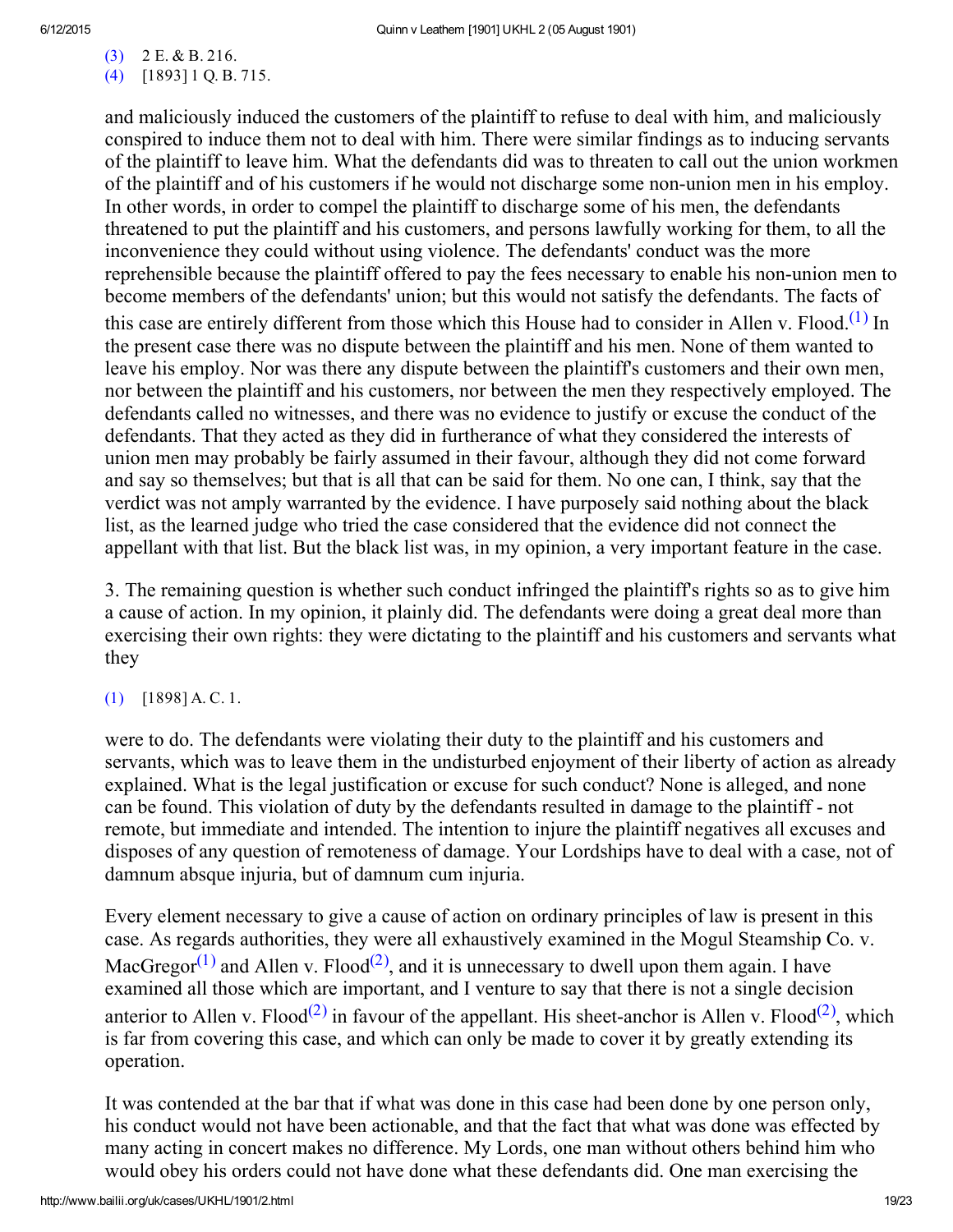same control over others as these defendants had could have acted as they did, and, if he had done so, I conceive that he would have committed a wrong towards the plaintiff for which the plaintiff could have maintained an action. I am aware that in Allen v. Flood<sup>(2)</sup> Lord Herschell<sup>(3)</sup> expressed his opinion to be that it was immaterial whether Allen said he would call the men out or not. This may have been so in that particular case, as there was evidence that Allen had no power to call out the men, and the men had

(1) [1892] A. C. 25.

- (2) [1898] A. C. 1.
- (3) [1898] A. C. at pp. 128, 138.

determined to strike before Allen had anything to do with the matter. But if Lord Herschell meant to say that as a matter of law there is no difference between giving information that men will strike and making them strike, or threatening to make them strike, by calling them out when they do not want to strike, I am unable to concur with him. It is all very well to talk about peaceable persuasion. It may be that in Allen v.  $Flood^{(1)}$  there was nothing more; but here there was very much more. What may begin as peaceable persuasion may easily become, and in trades union disputes generally does become, peremptory ordering, with threats open or covert of very unpleasant consequences to those who are not persuaded. Calling workmen out involves very serious consequences to such of them as do not obey. Black lists are real instruments of coercion, as every man whose name is on one soon discovers to his cost. A combination not to work is one thing, and is lawful. A combination to prevent others from working by annoying them if they do is a very different thing, and is primâ facie unlawful. Again, not to work oneself is lawful so long as one keeps off the poor-rates, but to order men not to work when they are willing to work is another thing. A threat to call men out given by a trade union official to an employer of men belonging to the union and willing to work with him is a form of coercion, intimidation, molestation, or annoyance to them and to him very difficult to resist, and, to say the least, requiring justification. None was offered in this case.

My Lords, it is said that conduct which is not actionable on the part of one person cannot be actionable if it is that of several acting in concert. This may be so where many do no more than one is supposed to do. But numbers may annoy and coerce where one may not. Annoyance and coercion by many may be so intolerable as to become actionable, and produce a result which one alone could not produce. I am aware of the difficulties which surround the law of conspiracy both in its criminal and civil aspects; and older views have been greatly and, if I may say so, most beneficially modified by the discussions and decisions in America and this country.

## (1) [1898] A. C. 1.

Amongst the American cases I would refer especially to Vegelahn v. Guntner $(1)$ , where coercion by other means than violence, or threats of it, was held unlawful. In this country it is now settled by the decision of this House in the case of the Mogul Steamship  $Co^{(2)}$  that no action for a conspiracy lies against persons who act in concert damage another and do damage him, but who at the same time merely exercise their own rights and who infringe no rights of other people. Allen v. Flood<sup>(3)</sup> emphasises the same doctrine. The principle was strikingly illustrated in the Scottish Cooperative Society v. Glasgow Fleshers' Association<sup>(4)</sup>, which was referred to in the course of the argument. In this case some butchers induced some salesmen not to sell meat to the plaintiffs. The means employed were to threaten the salesmen that if they continued to sell meat to the plaintiffs they, the butchers, would not buy from the salesmen. There was nothing unlawful in this, and the learned judge held that the plaintiffs shewed no cause of action, although the butchers' object was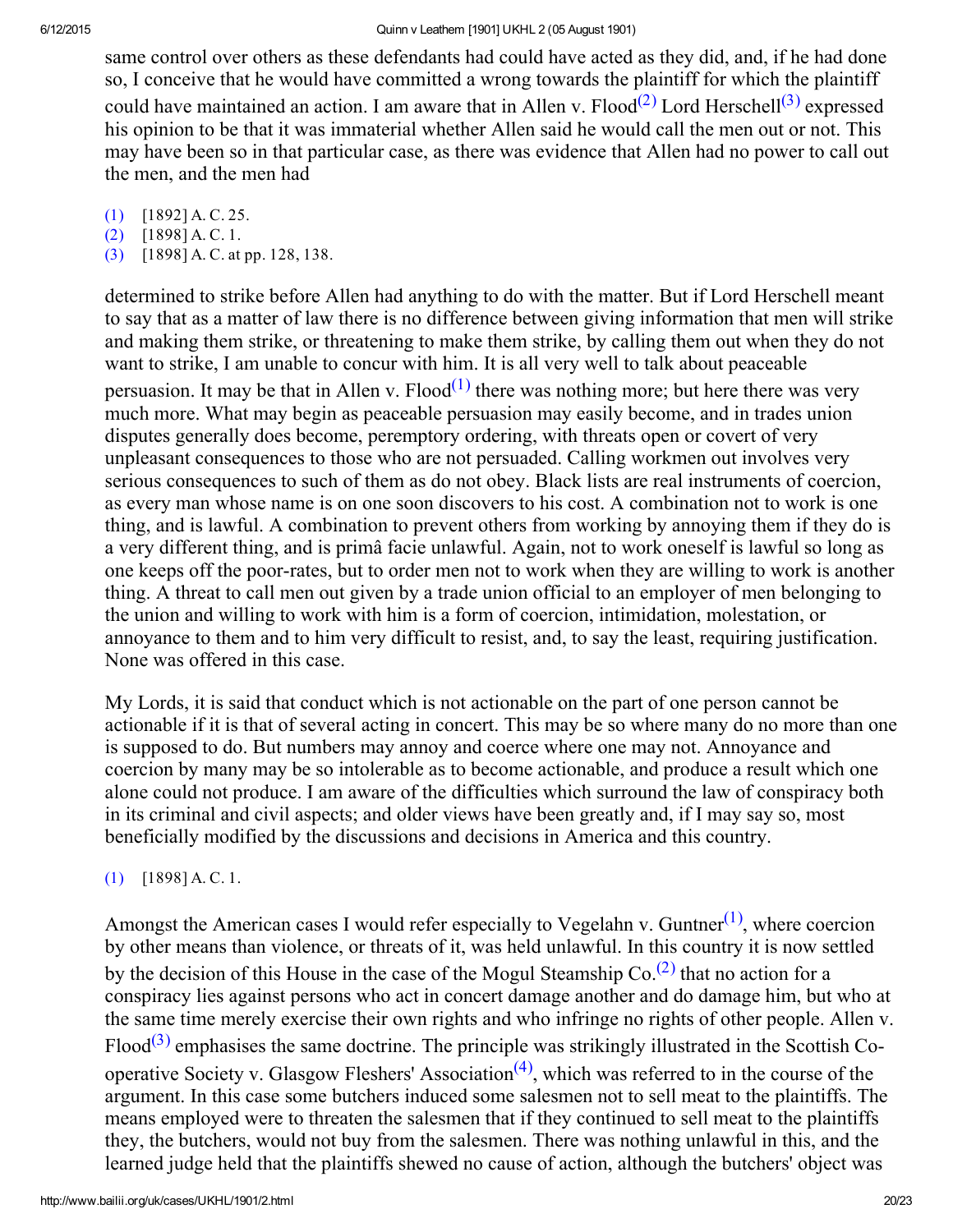to prevent the plaintiffs from buying for co-operative societies in competition with themselves, and the defendants were acting in concert.

The cardinal point of distinction between such cases and the present is that in them, although damage was intentionally inflicted on the plaintiffs, no one's right was infringed - no wrongful act was committed; whilst in the present case the coercion of the plaintiff's customers and servants, and of the plaintiff through them, was an infringement of their liberty as well as his, and was wrongful both to them and also to him, as I have already endeavoured to shew.

Intentional damage which arises from the mere exercise of the rights of many is not, I apprehend, actionable by our law as now settled. To hold the contrary would be unduly to restrict the liberty of one set of persons in order to uphold the liberty of another set. According to our law, competition, with all its drawbacks, not only between individuals, but between associations, and between them and individuals, is permissible, provided nobody's rights are infringed. The law is the same

- (1) 167 Mass. 92.
- (2) [1892] A. C. 25; 23 Q. B. D. 598.
- (3) [1898] A. C. 1.
- (4) 35 Sc. L. R. 645.

for all persons, whatever their callings: it applies to masters as well as to men; the proviso, however, is all-important, and it also applies to both, and limits the rights of those who combine to lock-out as well as the rights of those who strike. But coercion by threats, open or disguised, not only of bodily harm but of serious annoyance and damage, is primâ facie, at all events, a wrong inflicted on the persons coerced; and in considering whether coercion has been applied or not, numbers cannot be disregarded.

My Lords, the appellant relied on several authorities besides those already referred to, which I will shortly notice. No coercion of the plaintiff's employer, customers, servants, or friends had to be considered in Kearney v. Lloyd.<sup>(1)</sup> This is fully shewn in the various judgments now under review.

In Huttley v. Simmons<sup>(2)</sup> the plaintiff was a cab-driver in the employ of a cab-owner. The defendants were four members of a trade union who were alleged to have maliciously induced the cab-owner not to employ the plaintiff, and not to let him have a cab to drive. The report does not state the means employed to induce the cab-owner to refuse to have any dealings with the plaintiff. The learned judge who tried the case held that as to three of the defendants the plaintiff had no case, and that as to the fourth, against whom the jury found a verdict, no action would lie because he had done nothing in itself wrong, apart from motive, and that the fact that he acted in concert with others made no difference. It is difficult to draw any satisfactory conclusion from this case, as the most material facts are not stated.

I conclude this part of the case by saying that, in my opinion, the direction given to the jury by the learned judge who tried the case was correct, so far as the liability of the defendants turns on principles of common law, and that the objection taken to it by the counsel for the appellant is untenable. I mean the objection that the learned judge did not distinguish between coercion to break contracts of service, and coercion to break contracts of other kinds, and coercion not to enter into contracts.

(1) 26 L. R. Ir. 268. (2) [1898] 1 Q. B. 181.

http://www.bailii.org/uk/cases/UKHL/1901/2.html 21/23 I pass now to consider the effect of the statute 38 & 39 Vict. c. 86. This Act clearly recognises the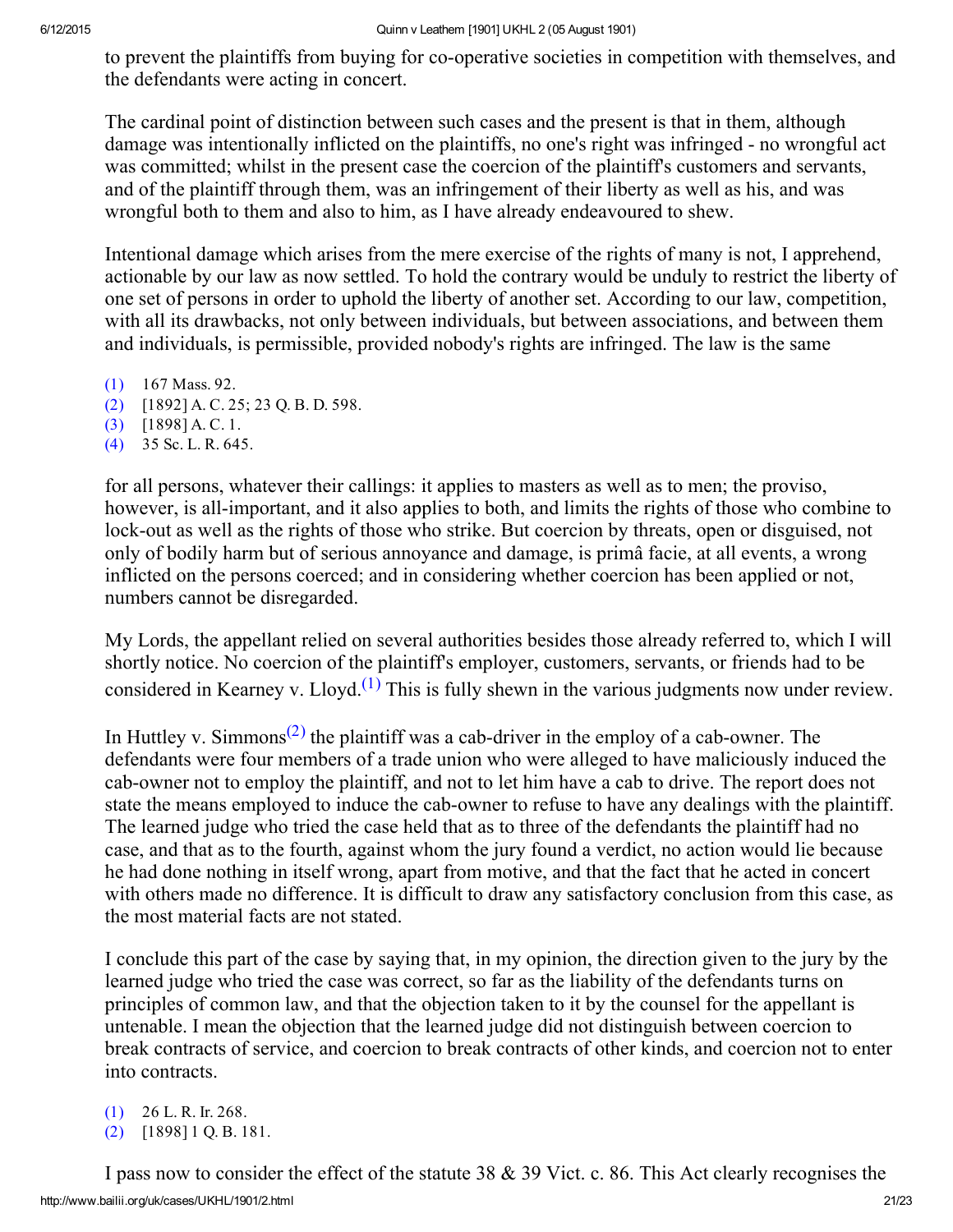legality of strikes and lock-outs up to a certain point. It is plainly legal now for workmen to combine not to work except on their own terms. On the other hand, it is clearly illegal for them or any one else to use force or threats of violence to prevent other people from working on any terms which they think proper. But there are many ways short of violence, or the threat of it, of compelling persons to act in a way which they do not like. There are annoyances of all sorts and degrees: picketing is a distinct annoyance, and if damage results is an actionable nuisance at common law, but if confined merely to obtaining or communicating information it is rendered lawful by the Act (s. 7). Is a combination to annoy a person's customers, so as to compel them to leave him unless he obeys the combination, permitted by the Act or not? It is not forbidden by s. 7; is it permitted by s. 3? I cannot think that it is. The Court of Appeal (of which I was a member) so decided in Lyons v. Wilkins<sup>(1)</sup>, in the case of Schoenthal, which arose there, and is referred to in the judgment of Walker L.J. at p. 99 of the printed judgments in this case. This particular point had not to be reconsidered when Lyons v. Wilkins<sup> $(1)$ </sup> came before the Court of Appeal after the decision in Allen v. Flood.<sup>(2)</sup> But Byrne J. modified the injunction granted on the first occasion<sup>(3)</sup> by confining it to watching and besetting. He might safely have gone further and have restrained the use of other unlawful means; but the strike was then over, and his modification was not objected to, and cannot be regarded as an authority in favour of the appellant's contention.

It must be conceded that if what the defendants here did had been done by one person it would not have been punishable as a crime. I cannot myself see that there was in this case any trade dispute between employers and workmen within the meaning of s. 3. I am not at present prepared to say that the officers of a trade union who create strife by calling out members of the union working for an employer with whom none of them

(1) [1896] 1 Ch. 811.

(2) See [1899] 1 Ch. 255.

(3) See [1899] 1 Ch. at pp. 258, 259.

have any dispute can invoke the benefit of this section even on an indictment for a conspiracy.

But assuming that there was a trade dispute within the meaning of s. 3, and that an indictment for conspiracy could not be sustained in a case like this, the difference between an indictment for a conspiracy and an action for damages occasioned by a conspiracy is very marked and is well known. An illegal agreement, whether carried out or not, is the essential element in a criminal case; the damage done by several persons acting in concert, and not the criminal conspiracy, is the important element in the action for damages.<sup>(1)</sup> In my opinion, it is quite clear that s. 3 has no application to civil actions: it is confined entirely to criminal proceedings. Nor can I agree with those who say that the civil liability depends on the criminality, and that if such conduct as is complained of has ceased to be criminal it has therefore ceased to be actionable. On this point I will content myself by saying that I agree with Andrews J. and those who concurred with him. It does not follow, and it is not true, that annoyances which are not indictable are not actionable. The law relating to nuisances, to say nothing of the law relating to combinations, shews that many annoyances are actionable which are not indictable, and the principles of justice on which this is held to be so appear to me to apply to such cases as these.

My Lords, I will detain your Lordships no longer. Allen v.  $Flood^{(2)}$  is in many respects a very valuable decision, but it may be easily misunderstood and carried too far.

Your Lordships are asked to extend it and to destroy that individual liberty which our laws so anxiously guard. The appellant seeks by means of Allen v. Flood<sup>(2)</sup>, and by logical reasoning based